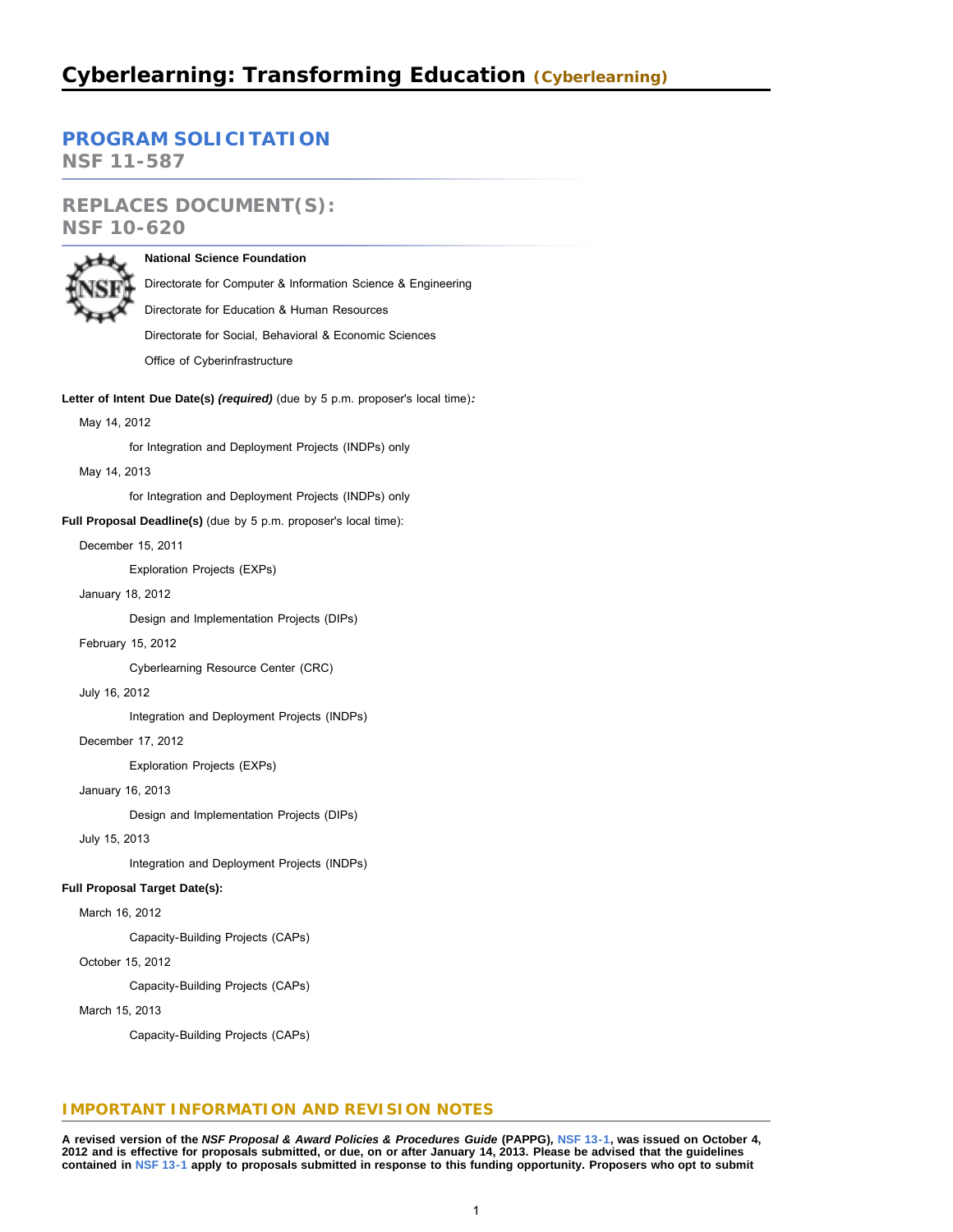#### **prior to January 14, 2013, must also follow the guidelines contained in [NSF 13-1.](http://www.nsf.gov/publications/pub_summ.jsp?ods_key=nsf13001)**

Please be aware that significant changes have been made to the PAPPG to implement revised merit review criteria based on the National Science Board (NSB) report, [National Science Foundation's Merit Review Criteria: Review and Revisions.](http://www.nsf.gov/nsb/publications/2011/meritreviewcriteria.pdf) While the two merit review criteria remain unchanged (Intellectual Merit and Broader Impacts), guidance has been provided to clarify and improve the function of the criteria. Changes will affect the project summary and project description sections of proposals. Annual and final reports also will be affected.

A by-chapter summary of this and other significant changes is provided at the beginning of both the *[Grant Proposal Guide](http://www.nsf.gov/pubs/policydocs/pappguide/nsf13001/gpg_sigchanges.jsp)* and the *[Award & Administration Guide](http://www.nsf.gov/pubs/policydocs/pappguide/nsf13001/aag_sigchanges.jsp)*.

*Please note that this program solicitation may contain supplemental proposal preparation guidance and/or guidance that deviates from the guidelines established in the [Grant Proposal Guide](http://www.nsf.gov/pubs/policydocs/pappguide/nsf13001/gpg_index.jsp).*

#### **Revision Summary**

This solicitation replaces NSF 10-620. The solicitation has been revised in the following ways. Additional details about each can be found in the body of the solicitation.

**Types of Awards:** Two new types of awards are solicited: Capacity-Building Projects (CAPs) and a Cyberlearning Resource Center (CRC). See the sub-section entitled "PROJECT CATEGORIES" in Section II. Program Description for descriptions of all types of awards.

**Change of Full-Proposal Deadline:** Exploration Projects (EXPs) are now due in mid-December.

**Clarifications:** The following clarifications have been made in the solicitation document.

- Research expectations are more clearly presented. For general expectations, see the bullet "Research" in the Section II. Project Description. For details about what is expected for each project type, see the sub-section "PROJECT CATEGORIES" in Section II. Project Description.
- Guidelines about iterative refinement of the technological innovation are better specified. General guidelines can be found under the bullet "Technological innovation and plan for its iterative refinement" in Section II. Project Description. For details about what is expected for each project type, see the sub-section "PROJECT CATEGORIES" in Section II. Project Description.
- Guidelines about measuring effectiveness of the technological innovation have been added. General guidelines can be found under the bullet "Measurement of the effectiveness of the technological innovation" in Section II. Project Description. For details about what is expected for each project type, see the sub-section "PROJECT CATEGORIES" in Section II. Project **Description**
- The expertise required on Interdisciplinary project teams has been spelled out in greater detail. See the bullet "Interdisciplinary project teams" in Section II. Project Description for general guidelines. For specific guidelines for each project type, see the sub-section "PROJECT CATEGORIES" in Section II. Project Description.
- Requirements for reports of prior support have been modified. Reports of prior support should include only prior support directly related to the proposed activities. See the sub-section "Supplementary Documents" in Section V., Sub-section A. Proposal Preparation Instructions.
- The additional solicitation-specific review criteria have been revised. See the sub-section "Additional Solicitation Specific Review Criteria" in Section VI. NSF Proposal Processing and Review Procedures.

**Screen shots:** Up to five diagrams or screen shots are allowed in the supplementary materials to give readers a chance to understand how learners will experience the proposed technology. See the subsection "Supplementary Documents" in Section V., Sub-section A. Proposal Preparation Instructions.

**Collaboration and Management Plan:** A Collaboration and Management Plan is required in all proposals. It should detail how the collaborative team will interact to ensure that issues of learning, technology, and context are considered from the beginning. For details, see Section V., Sub-section A. Proposal Preparation Instructions.

<span id="page-1-0"></span>**Additional References:** Additional references related to the solicitation are cited. See the sub-section "REFERENCES" in Section II. Project Description.

### **SUMMARY OF PROGRAM REQUIREMENTS**

### **General Information**

#### **Program Title:**

Cyberlearning: Transforming Education (Cyberlearning)

#### **Synopsis of Program:**

Through the *Cyberlearning: Transforming Education* program, NSF seeks to integrate advances in technology with advances in what is known about how people learn to

- better understand how people learn with technology and how technology can be used productively to help people learn, through individual use and/or through collaborations mediated by technology;
- better use technology for collecting, analyzing, sharing, and managing data to shed light on learning, promoting learning, and designing learning environments; and
- design new technologies for these purposes, and advance understanding of how to use those technologies and integrate them into learning environments so that their potential is fulfilled.

Of particular interest are technological advances that allow more personalized learning experiences, draw in and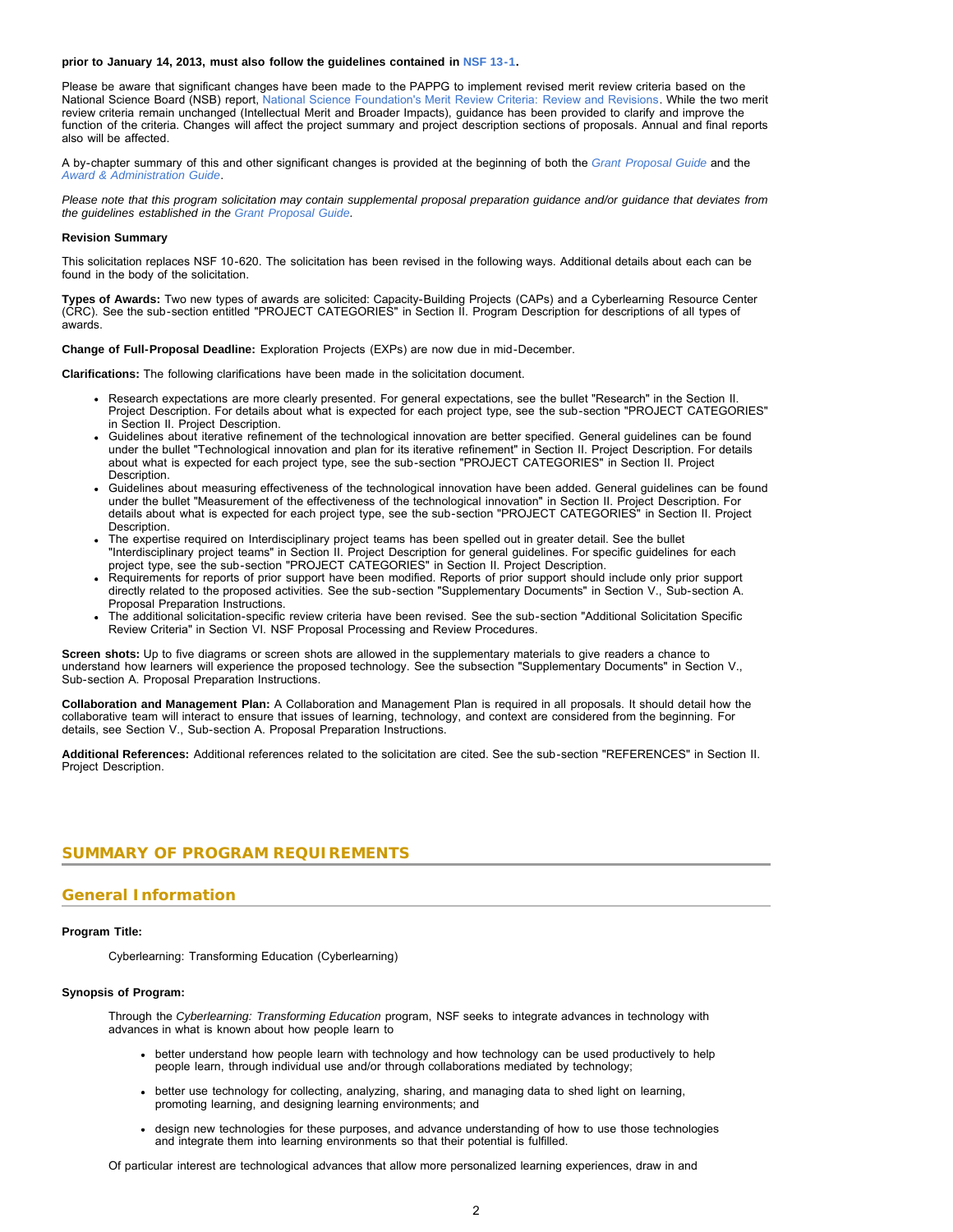promote learning among those in populations not served well by current educational practices, allow access to learning resources anytime and anywhere, and provide new ways of assessing capabilities. It is expected that Cyberlearning research will shed light on how technology can enable new forms of educational practice and that broad implementation of its findings will result in a more actively-engaged and productive citizenry and workforce.

Cyberlearning awards will be made in three research categories, each focusing on a different stage of research and development: Exploratory (EXP), Design and Implementation (DIP), and Integration and Deployment (INDP). The Cyberlearning program will also support small Capacity-Building Projects (CAP) and a Cyberlearning Resource Center (CRC).

#### **Cognizant Program Officer(s):**

*Please note that the following information is current at the time of publishing. See program website for any updates to the points of contact.*

- Janet Kolodner, Program Officer, CISE/IIS and EHR/DRL, 1125, telephone: 703-292-8930, email: [jkolodne@nsf.gov](mailto:jkolodne@nsf.gov)
- Lee L. Zia, Program Officer, EHR/DUE, 835N, telephone: 703-292-5140, email: [lzia@nsf.gov](mailto:lzia@nsf.gov)
- Sharon Tettegah, Program Officer, EHR/DRL, 885 S, telephone: 703-292-5092, email: [stettega@nsf.gov](mailto:stettega@nsf.gov)
- Mimi McClure, Program Officer, OD/OCI, 1145 S, telephone: 703-292-5197, email: [mmcclure@nsf.gov](mailto:mmcclure@nsf.gov)
- Soo-Siang Lim, Program Officer, SBE/OAD, 905 N, telephone: 703-292-7878, email: [slim@nsf.gov](mailto:slim@nsf.gov)
- Peter Vishton, 995N, telephone: 703-292-7305, email: [pvishton@nsf.gov](mailto:pvishton@nsf.gov)

#### **Applicable Catalog of Federal Domestic Assistance (CFDA) Number(s):**

- 47.070 --- Computer and Information Science and Engineering
- 47.075 --- Social Behavioral and Economic Sciences
- 47.076 --- Education and Human Resources
- 47.080 --- Office of Cyberinfrastructure

### **Award Information**

**Anticipated Type of Award:** Standard Grant or Continuing Grant or Cooperative Agreement

**Estimated Number of Awards:** 28 to 49 awards will be made, contingent on the availability of funds.

**Anticipated Funding Amount:** \$36,000,000 Contingent upon availability of funds, up to \$36 million will be available in FYs 2012 and 2013 combined to fund proposals submitted in response to this solicitation. The intention is to fund 12 to 18 EXPs, 6 to 12 DIPs, 2 to 4 INDPs, 7 to 14 CAPs, and 1 CRC over that 2-year period.

### **Eligibility Information**

#### **Organization Limit:**

The categories of proposers eligible to submit proposals to the National Science Foundation are identified in the Grant Proposal Guide, Chapter I, Section E.

#### **PI Limit:**

None Specified

 **Limit on Number of Proposals per Organization:**

#### None Specified

#### **Limit on Number of Proposals per PI:** 3

An individual may participate as PI or Co-PI in no more than three (3) EXP, DIP, and INDP proposals in any fiscal year (October to September): **at most,** *two (2)* proposals in the Exploratory (EXP) and Design and Implementation (DIP) categories combined, and **at most,** *one (1)* proposal in the Integration and Deployment Project category. *These eligibility conditions will be strictly enforced in order to treat everyone fairly and consistently.* In the event that an individual exceeds this limit, proposals will be accepted based on earliest date and time of proposal submission. Proposals that exceed the limit will be returned without review. *No exceptions will be made.*

It is expected that PIs will participate in no more than one CAP at a time; PIs should talk to a Program Officer for permission to participate in more than one CAP.

### **Proposal Preparation and Submission Instructions**

#### **A. Proposal Preparation Instructions**

- **Letters of Intent:** Submission of Letters of Intent is required for Integration and Deployment Projects ONLY. Please see the full text of this solicitation for further information.
- **Preliminary Proposal Submission:** Not Applicable
- **Full Proposals:**
	- Full Proposals submitted via FastLane: NSF Proposal and Award Policies and Procedures Guide, Part I: Grant Proposal Guide (GPG) Guidelines apply. The complete text of the GPG is available electronically on the NSF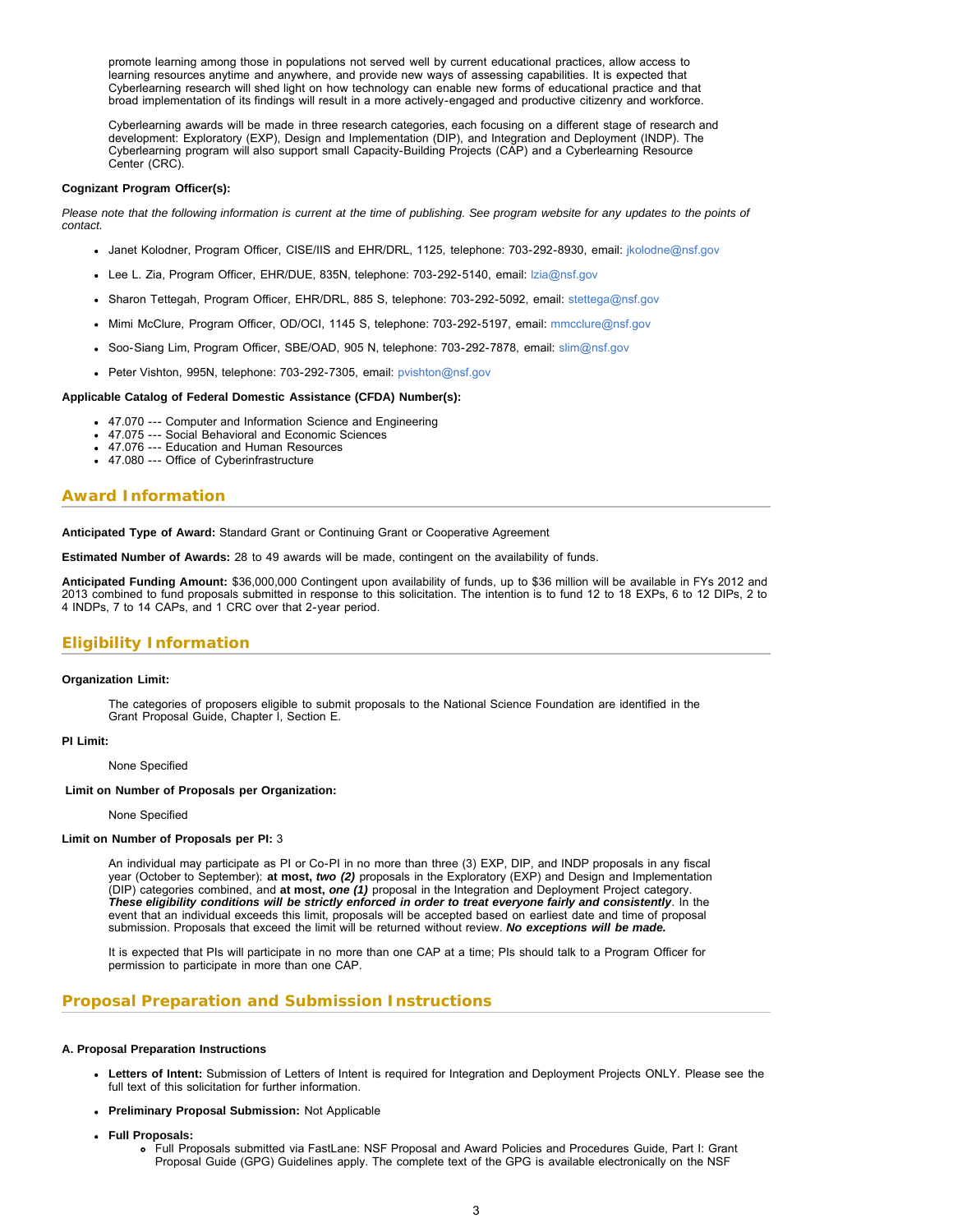website at: [http://www.nsf.gov/publications/pub\\_summ.jsp?ods\\_key=gpg.](http://www.nsf.gov/publications/pub_summ.jsp?ods_key=gpg)

Full Proposals submitted via Grants.gov: NSF Grants.gov Application Guide: A Guide for the Preparation and Submission of NSF Applications via Grants.gov Guidelines apply (Note: The NSF Grants.gov Application Guide is available on the Grants.gov website and on the NSF website at: [http://www.nsf.gov/publications/pub\\_summ.jsp?](http://www.nsf.gov/publications/pub_summ.jsp?ods_key=grantsgovguide) [ods\\_key=grantsgovguide\)](http://www.nsf.gov/publications/pub_summ.jsp?ods_key=grantsgovguide)

### **B. Budgetary Information**

- **Cost Sharing Requirements:** Inclusion of voluntary committed cost sharing is prohibited.
- **Indirect Cost (F&A) Limitations:** Not Applicable
- **Other Budgetary Limitations:** Not Applicable

### **C. Due Dates**

**Letter of Intent Due Date(s)** *(required)* (due by 5 p.m. proposer's local time):

May 14, 2012

for Integration and Deployment Projects (INDPs) only

May 14, 2013

for Integration and Deployment Projects (INDPs) only

**Full Proposal Deadline(s)** (due by 5 p.m. proposer's local time):

December 15, 2011

Exploration Projects (EXPs)

January 18, 2012

Design and Implementation Projects (DIPs)

#### February 15, 2012

Cyberlearning Resource Center (CRC)

July 16, 2012

Integration and Deployment Projects (INDPs)

### December 17, 2012

Exploration Projects (EXPs)

### January 16, 2013

Design and Implementation Projects (DIPs)

#### July 15, 2013

Integration and Deployment Projects (INDPs)

### **Full Proposal Target Date(s):**

March 16, 2012

Capacity-Building Projects (CAPs)

October 15, 2012

Capacity-Building Projects (CAPs)

March 15, 2013

Capacity-Building Projects (CAPs)

### **Proposal Review Information Criteria**

**Merit Review Criteria:** National Science Board approved criteria. Additional merit review considerations apply. Please see the full text of this solicitation for further information.

### **Award Administration Information**

**Award Conditions:** Standard NSF award conditions apply.

<span id="page-3-0"></span>**Reporting Requirements:** Standard NSF reporting requirements apply.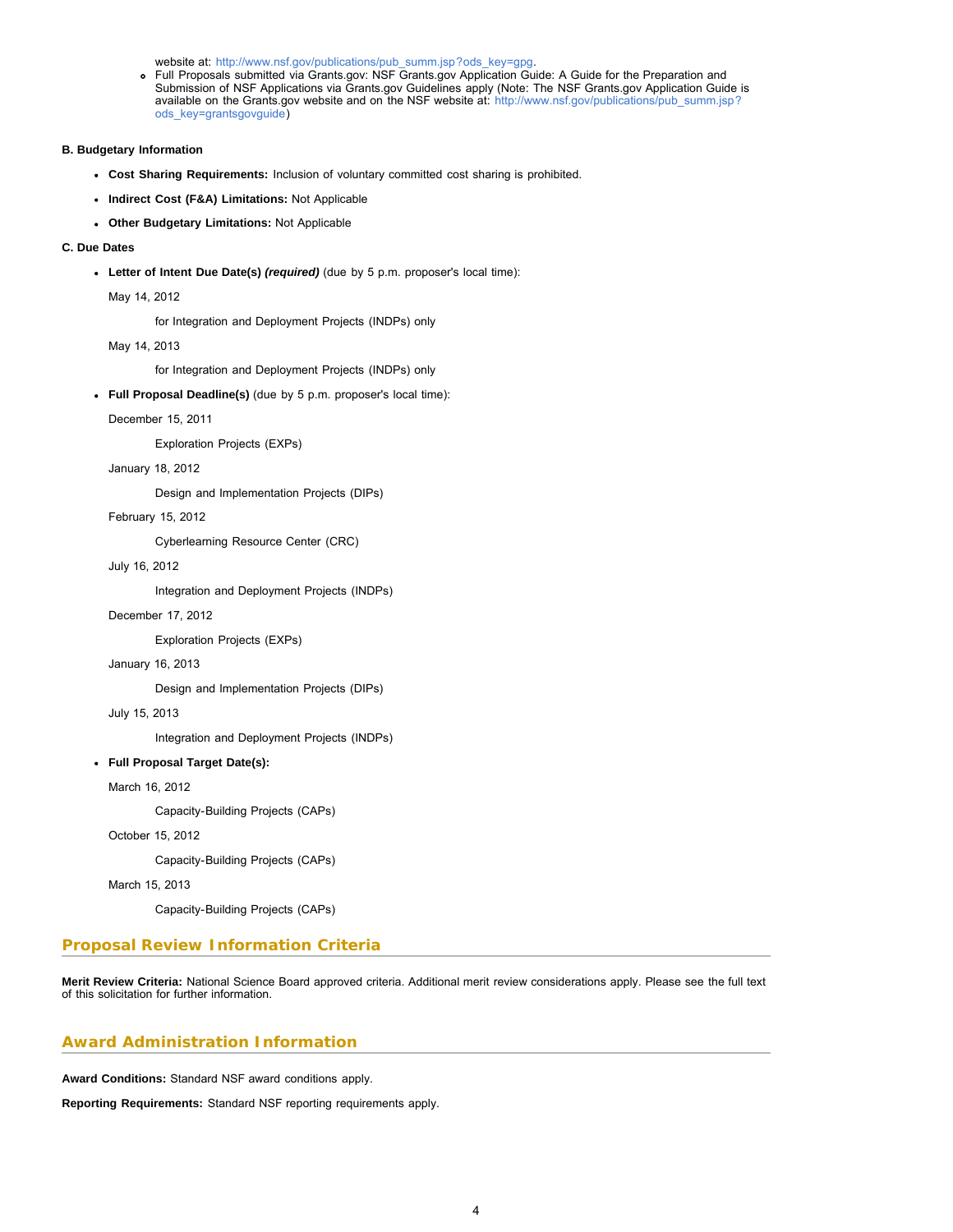### **TABLE OF CONTENTS**

#### **[Summary of Program Requirements](#page-1-0)**

- I. **[Introduction](#page-4-0)**
- II. **[Program Description](#page-4-1)**
- III. **[Award Information](#page-9-0)**
- IV. **[Eligibility Information](#page-9-1)**
- V. **[Proposal Preparation and Submission Instructions](#page-10-0)**
	- A. [Proposal Preparation Instructions](#page-10-0)
	- B. [Budgetary Information](#page-12-0) C. [Due Dates](#page-12-1)
	- D. [FastLane/Grants.gov Requirements](#page-13-0)
	-
- VI. **[NSF Proposal Processing and Review Procedures](#page-13-1)**
	- A. [Merit Review Principles and Criteria](#page-13-2)
	- B. [Review and Selection Process](#page-14-0)

#### VII. **[Award Administration Information](#page-15-0)**

- A. [Notification of the Award](#page-15-1)
- B. [Award Conditions](#page-15-2)
- C. [Reporting Requirements](#page-15-3)

VIII. **[Agency Contacts](#page-15-4)**

IX. **[Other Information](#page-16-0)**

### <span id="page-4-0"></span>**I. INTRODUCTION**

Among society's central challenges are amplifying, expanding, and transforming opportunities people have for learning and more effectively drawing in, motivating, and engaging young learners. Engaging actively as a citizen and productively in the workforce requires understanding a broad variety of concepts and possessing the ability to collaborate, learn, solve problems, and make decisions. Whether learning is facilitated in school or out of school, and whether learners are youngsters or adults, to develop such knowledge and capabilities, learners must be motivated to learn, actively engage over the long term in learning activities, and put forth sustained cognitive and social effort.

Research supported by the *Cyberlearning* program will therefore explore the opportunities for promoting and assessing learning made possible by new technologies, ways to help learners capitalize on those opportunities, new practices that are made possible by learning technologies, and ways of using technology to promote deep and lasting learning of content, practices, skills, attitudes, and/or dispositions needed for engaged and productive citizenship. Cyberlearning research will marry what is known about the processes by which people learn with advances in information and communications technologies to advance understanding of how to cultivate a citizenry that engages productively in learning both in and out of school and throughout a lifetime; and that possesses the knowledge and capabilities to make informed decisions and judgments about problems ranging from their immediate lives to ethics, privacy, and security concerns to global issues such as war and peace, economics, health and well being, and the environment.

### <span id="page-4-1"></span>**II. PROGRAM DESCRIPTION**

The goals of the Cyberlearning program are:

- To better understand how people learn with technology and how technology can be used productively to help people learn, through individual use and/or through collaborations mediated by technology;
- To better use technology for collecting, analyzing, sharing, and managing data to shed light on learning, promoting learning, and designing learning environments; and
- To design new technologies for these purposes, and advance understanding of how to use those technologies and integrate them into learning environments so that their potential is fulfilled.

The program will fund projects that explore opportunities for promoting and assessing learning made possible by new technologies, ways to help learners capitalize on those opportunities, new practices that are made possible by learning technologies, and ways of using technology to promote deep and lasting learning of content, practices, skills, attitudes, and/or dispositions needed for engaged and productive citizenship. Every project should therefore seek to advance understanding of how to better promote learning, how to promote better learning, or how learning happens in technology-rich environments (including relationships between people and technology that result in productive learning, access provided via technology to learning resources, such as data and scientific information, and opportunities for promoting learning through better linking of assessment to learning). Each project should also focus, concurrently, on furthering some technological innovation. The technological innovation may be targeted at advancing some innovative technology design or exploring new ways of using technologies for learning or assessment, coherently integrating such technologies with each other, and/or integrating such technologies into targeted learning environments. Especially sought are projects in which technology allows the tailoring of learning experiences to special needs and interests of groups or individuals or allows expanding formal education beyond classroom settings. Targeted learning environments may be formal or informal, traditional or nontraditional, collaborative or individual, or may seek to combine or bridge several different types of learning venues. **Proposed research and innovations must be grounded in theories of and literatures on learning and learning with technology.**

Cyberlearning innovations will not effect transformations unless they are substantively integrated into authentic learning environments, taking into account the affordances (opportunities offered) and constraints of the environment, including the capabilities, needs, and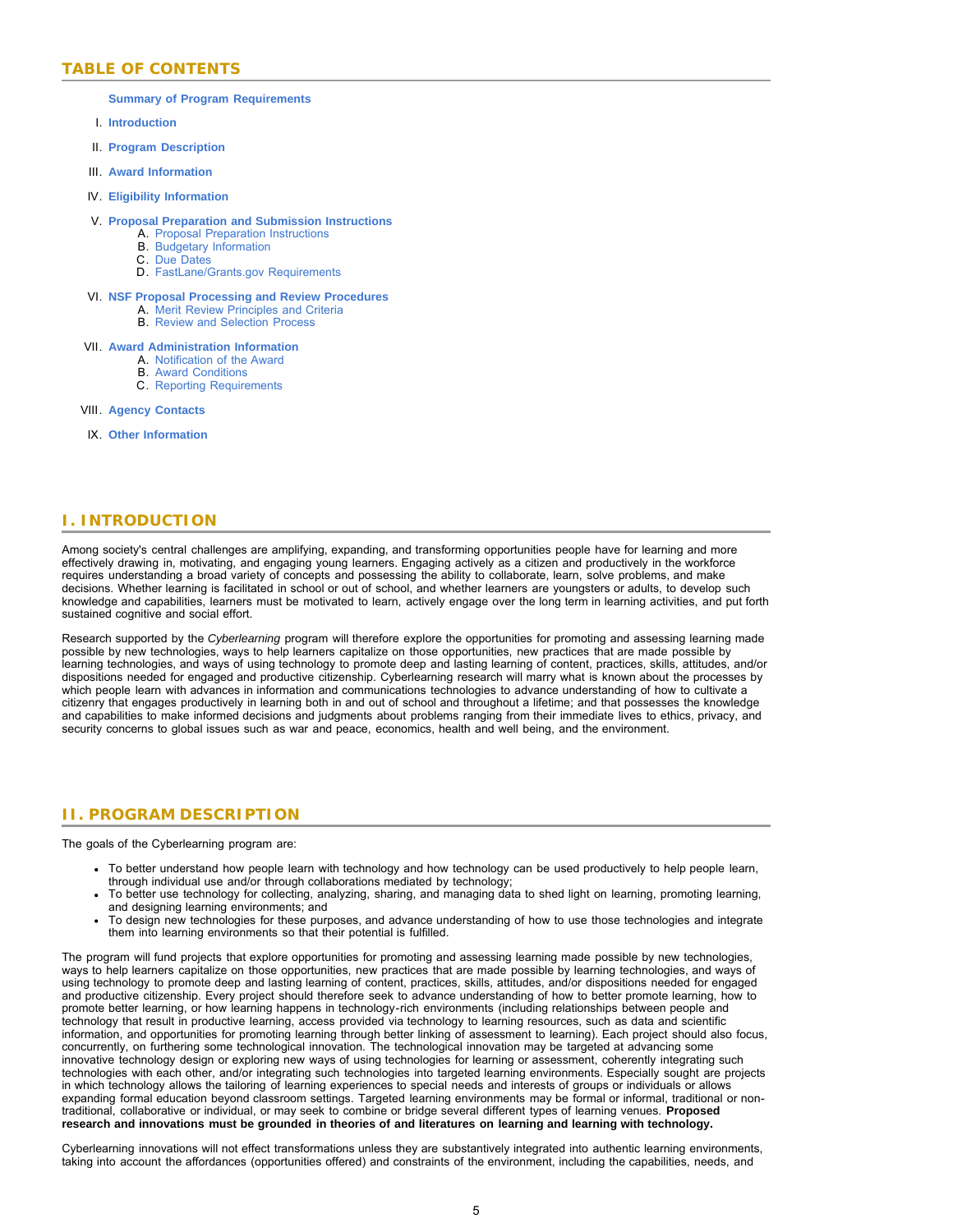goals of agents in the environment, the resources that are available, and the physical space. At the same time, integration of technologies into learning environments may change those environments, prompting a need to understand, predict, and design for those changes. Indeed, it is expected that some technology designs and some ways of integrating technology into learning environments may challenge conventional educational practices.

**Cyberlearning projects must therefore include both research and development components**. A significant amount of effort in all projects should go into iterative refinement of the design, implementation, or use of a technological innovation based on systematic analysis of formative data. Except in the case of some exploratory projects, formative analysis of the technological innovation should be carried out in one or more of the real-world contexts for which the technology is targeted. The research component of each project should be carried out in the context of using the technology and should advance understanding of learning with technology or learning in technology-rich environments. Projects should take into account both theoretical and practical issues, focusing on new directions while, at the same time, taking into account a future in which research outcomes inform implementations on broader and larger scales.

It is important for all projects to be grounded in the latest research on how people learn and to aim to maximize the affordances of chosen technologies. Therefore, **every project team**, even those for exploratory projects, **should include people with expertise in how people learn, the targeted technology, the targeted learners, practices of educating in the targeted learning environment, the targeted content and/or practices, and learning of the targeted content and/or practices.**

Cyberlearning awards will be made in three research categories, each focusing on a different stage of research and development: Exploratory (EXP), Design and Implementation (DIP), and Integration and Deployment (INDP). The Cyberlearning program will also support Capacity-Building Projects (CAP) and a Cyberlearning Resource Center (CRC).

**All EXP, DIP, and INDP proposals should include the following components.** Additional details about what is expected for each of the types of proposals are described below in the next subsection.

#### **Research**

All Cyberlearning projects should advance understanding about how people learn with technology, how to use technology to help people learn, and/or how to use technology to enhance assessment or education practices. Hence, each project should endeavor to answer or shed light on the answers to one or a set of fundamental research questions about learning or promoting learning. Research should aim to advance understanding about why, how, to what extent, or under what circumstances learning phenomena happen.

Note that research is defined here differently from evaluation. While evaluation efforts typically judge the quality of a particular implementation and the reasons for its outcomes, **the research component of Cyberlearning projects must contribute new understandings that endure beyond the implementation being proposed and beyond the particular technology being used.** Research questions should be articulated as "why," "to what extent," "how", and/or "under what circumstances" questions. Proposals should make clear the fundamental research question(s) being addressed and the data collection and analysis plans that support that.

#### **Technological innovation and plan for its iterative refinement**

Proposed technological innovations must improve significantly on the status quo and have potential to be significantly scaled. The innovation may be a new technology, a new use of a technology, a new way of combining technologies, or an innovation in the way an advanced technology is used to promote or assess learning. Proposed innovations should also have the potential to significantly advance opportunities for learning -- by amplifying, expanding, or transforming opportunities for learning, or by better drawing in, motivating, or engaging learners.

Proposed technological innovations must be based on or supported by the literature on processes involved in learning -- cognitive, social, cultural, developmental, neural, and/or volitional. Plans for iteratively analyzing and refining innovations should be supported by this body of literature as well. Examples of such literature can be found in the citations listed in the solicitation. Proposals should make clear the works that inform their innovation.

Iterative refinement of the technological innovation over the years of the proposed project should be aimed at uncovering affordances of the technology for affecting productive learning or assessment, fruitful directions for further research or development, or the conditions under which the innovation could fulfill its transformative potential. It is expected that most projects will take the form of design studies (see, e.g., chapters by Confrey and Barab in Sawyer, 2006, the special issue of Journal of the Learning Sciences on Design-Based Research (Volume 13, No. 1, 2004), the special issue of Educational Researcher on Design-Based Research (Volume 39, N0. 4, 2004)) or design experiments (Brown, 1992) in which an initial innovation (detailed in the proposal) is deployed in a real-world learning environment and formative data are collected to both inform refinement of the innovation and to identify the opportunities it offers (affordances) for promoting or assessing learning and/or guidelines for its effective use. Proposals should make clear how they will focus their iterative refinements, the data they will collect to inform refinements, and the literature that informs that focus.

#### **Measurement of the effectiveness of the technological innovation**

One can judge the potential of an innovation to fulfill its transformative potential only by collecting data that inform on its effectiveness. Thus, data should be collected and analyzed during each iteration of the technology to produce evidence of effectiveness.

It is expected that Cyberlearning innovations will be aimed towards two types of outcomes: a long-term potential outcome and the shorter-term outcome of the proposed implementation. Proposals should make clear both the potential long-term and shorter-term learning-related outcomes they are targeting and justify the significance of both. Proposals should also make clear which previous results from the literatures on learning they are drawing on in the design and iterative refinement of their innovations. Finally, they should make clear what data they are collecting and how they are analyzing the data in order to (i) judge effectiveness of their implementation (short term), (ii) judge potential effectiveness of their innovation (long-term), and (iii) identify affordances of their innovation, constraints on its use, and/or guidelines for its potential effective use.

#### **Interdisciplinary project teams**

**It is expected that all EXP, DIP, INDP, and CAP projects funded through Cyberlearning will have interdisciplinary expertise**. The project team (including PIs, senior personnel and supporting investigators, postdocs, advisory-board members, and others) should be appropriate for addressing proposed technological and research goals. Each team is expected to carry out the data collection and analysis necessary to evaluate and refine their innovation and answer their research questions. Teams should be formed accordingly.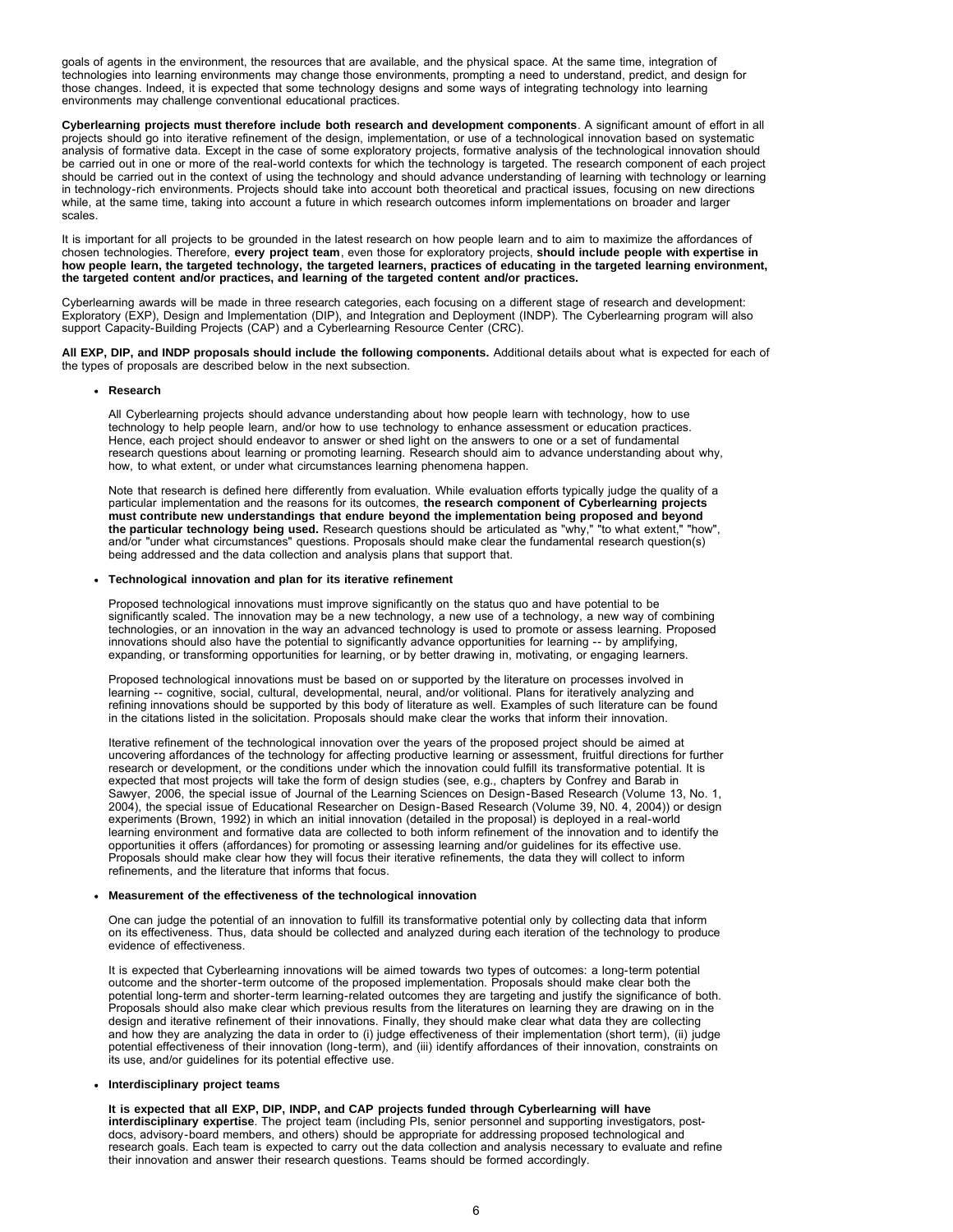Composition of teams will necessarily vary with the targeted outcomes of projects. However, whichever the project category and whatever the proposed outcomes, every team must be multi-disciplinary as described above. More detail can be found below regarding the specifics of these requirements for each class of project.

Teams should work together to develop their proposal, and it should be clear from the proposal that the team is already an operational entity. Proposers should make clear the challenges associated with assessment and evaluation, robustness and broader usability that they anticipate, and the team members who will help with each of these.

Proposals should make clear the roles of all team members, why the proposed team is an appropriate one, what expertise each team member brings, and how the team will work together. The proposal should make clear how the integrated contributions of the members of each proposal team are greater than the sum of the contributions of each individual member of the team. Since successful collaborative research depends on thoughtful coordination mechanisms, **a Collaboration Plan is required for all proposals**. The length of and level of detail provided in the Collaboration Plan should be commensurate with the complexity of the collaboration. Please see *Proposal Preparation Instructions* Section V.A for additional submission guidelines.

For DIP and INDP proposals, project proposers should also include on their teams people who can help them plan towards fulfilling the transformational potential of their work, including, as appropriate, those who can help them transition their technology to broad use and those from stakeholder groups who will need to be integrated into the project as innovations move towards scalability, broad dissemination, and continuation over time. As appropriate to the proposed work, project teams should include members who will help in building bridges between communities, helping to make sure the proposed work is appropriate for targeted stakeholders, helping stakeholders and researchers participate in design together, and helping stakeholders understand and come to enthusiastically embrace proposed innovations. It will be appropriate for some projects to include representatives of private-sector or non-profit companies who might be involved with technology transfer.

#### **PROJECT CATEGORIES**

As stated above, Cyberlearning awards will be made in three research categories, each focusing on a different stage of research and development: Exploration (EXP), Design and Implementation (DIP), and Integration and Deployment (INDP). The Cyberlearning program will also support Capacity-Building Projects (CAP) and a Cyberlearning Resource Center (CRC). The table below summarizes the purposes and prerequisites of each project category.

| Project Type                            | Due Dates                                               | Budget and<br>Duration                                        | <b>Characteristics and Requirements</b>                                                                                                                                                                                     |  |  |  |  |
|-----------------------------------------|---------------------------------------------------------|---------------------------------------------------------------|-----------------------------------------------------------------------------------------------------------------------------------------------------------------------------------------------------------------------------|--|--|--|--|
| Exploration (EXP)                       | December 15, 2011<br>and December 17,<br>2012           | \$550,000 over 2<br>to 3 years                                | <b>Purpose:</b> to explore the feasibility of a technological innovation<br>and to shed light on the answers to fundamental research<br>questions related to learning with technology                                       |  |  |  |  |
|                                         |                                                         |                                                               | Prerequisites: team with a shared vision that takes into account<br>what is known about how people learn, learning in the targeted<br>domain, use of technology for such learning, and challenges to<br>technology use      |  |  |  |  |
| Development and<br>Implementation (DIP) | January 18, 2012 and<br>January 16, 2013                | \$1,350,000 over<br>4 or 5 years                              | <b>Purpose:</b> to ascertain the potential of ideas, develop guidelines<br>for use of an innovation, and answer research questions about<br>learning with technology                                                        |  |  |  |  |
|                                         |                                                         |                                                               | <b>Prerequisites:</b> same as EXP plus completed work equivalent to<br>one or more Cyberlearning EXP projects                                                                                                               |  |  |  |  |
| Integration and<br>Deployment (INDP)    | July 16, 2012 and July<br>15, 2013                      | \$2,500,000 over<br>4 or 5 years                              | <b>Purpose:</b> to integrate or extend the use of one or more<br>technologically-sophisticated efforts that have already shown<br>promise and answer a variety of research questions related to<br>learning with technology |  |  |  |  |
|                                         |                                                         |                                                               | <b>Prerequisites:</b> same as EXP plus completed work equivalent to<br>one or more Cyberlearning DIP projects                                                                                                               |  |  |  |  |
| Capacity Building<br>(CAP)              | March 16, and October<br>13, 2012 and March 15,<br>2013 | Varies                                                        | <b>Purpose:</b> partnership building and community building, including<br>conferences, workshops, and short courses                                                                                                         |  |  |  |  |
| Cyberlearning<br><b>Resource Center</b> | February 15, 2012                                       | Up to \$500,000<br>in the first year<br>and up to \$1M        | <b>Purpose:</b> to support Cyberlearning projects and programmatic<br>efforts                                                                                                                                               |  |  |  |  |
|                                         |                                                         | in subsequent<br>years, to be<br>awarded for up<br>to 5 years | Prerequisites: lead institution should have cyberlearning<br>expertise and demonstrated capacity to plan, develop, and<br>manage a national center that provides technical support for a<br>diverse porfolio of projects    |  |  |  |  |
|                                         |                                                         |                                                               | Note: to be awarded as a cooperative agreement                                                                                                                                                                              |  |  |  |  |

The paragraphs that follow include additional detail about requirements for projects in each category.

*Exploration Projects (EXP projects)* explore the proof-of-concept or feasibility of a novel or innovative technology or use of such technology for assessment or to promote learning. EXP projects are for the purpose of trying out new ideas. EXP projects might explore how existing technologies can be used for assessment or to promote learning or explore the opportunities for assessment, promotion of learning, or engaging in learning of a new or existing technology).

- *Prerequisites:* The proposal project team should have a shared vision that takes into account from the outset what is known about how people learn, learning in the targeted domain, the use of technology for such learning, and challenges to such use.
- *Project characteristics:* EXP projects should take into account what is known about processes involved in learning, characteristics of the targeted learner population, and affordances (opportunities offered) of the technology being investigated.
- *Research*: EXP projects should aim **to shed light on the answers** to foundational questions related to learning, learning with technology, linking learning and assessment, and/or learning in technology-rich environments. Proposals should make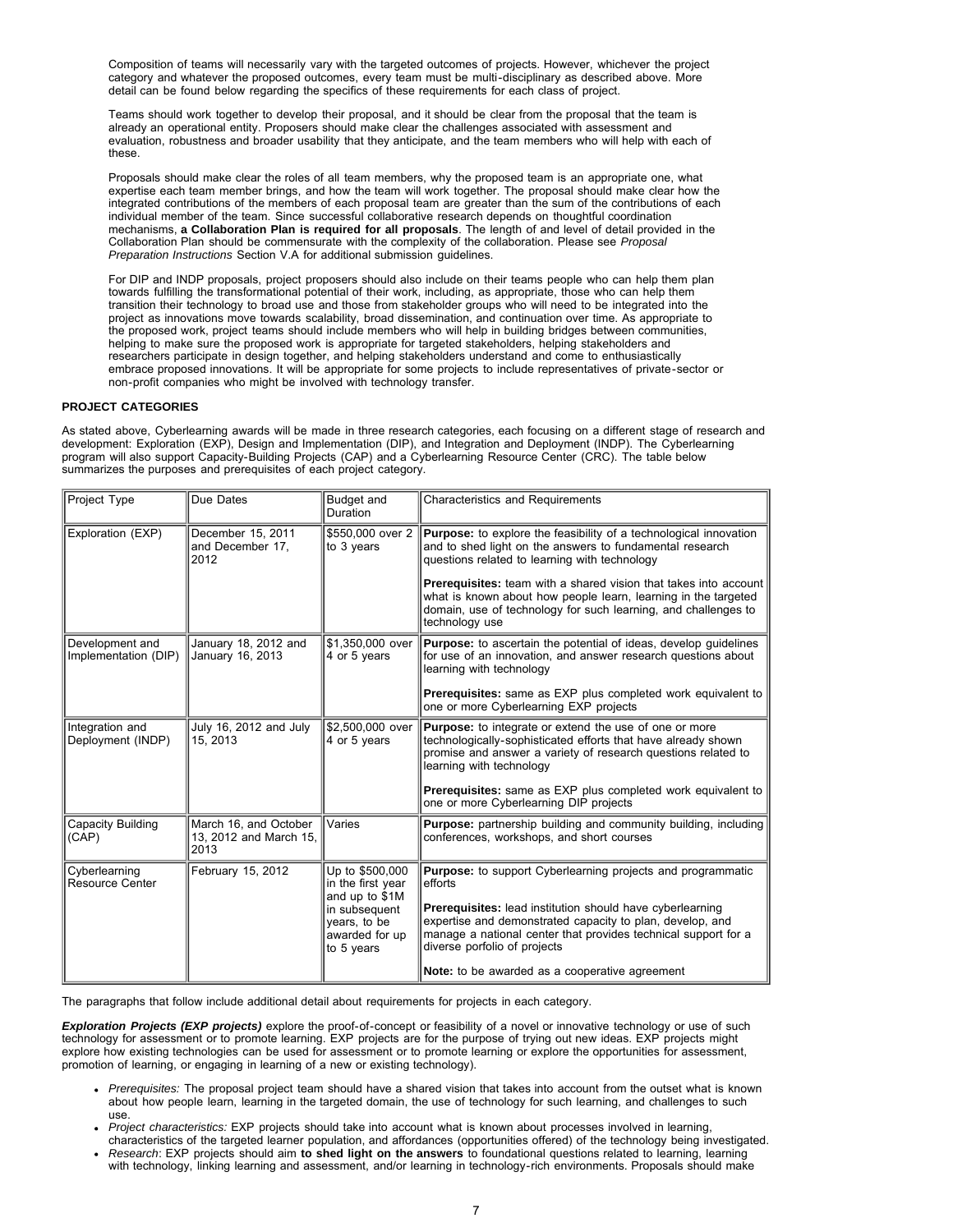clear the research question(s) they propose to shed light on, the extent to which they expect to be able to shed light, and the data collection and analysis plans that support that.

- *Technological innovations, iterative refinements and formative analyses*: EXP projects should include two or more cycles of iterative refinement. At a minimum, formative analyses should focus on the usability of the technology, effective ways of using the technology for learning or assessment, and challenges to effective use. Projects focused on technologies for promoting learning should also explore pathways towards engaging learners in the technology's sustained use.
- *Effectiveness*: It is **not** expected that Exploration projects will include summative evaluations or efficacy studies. The proposal must, however, measure effectiveness in some way relevant to the project goals, at a minimum for the purposes of iterative refinement. Proposals should make clear the targeted outcomes and how effectiveness of the innovation will be measured.
- *Project team:* Project teams should include, **at a minimum**, partners with the expertise listed above. In choosing experts on how people learn, PIs should consider the range of cognitive, engagement, social, volitional, and other learning issues that need to be addressed to achieve the transformative potential of their technological innovation and should include in their advisory committee researchers who can help them consider these issues from the beginning. Since iterative refinement of the technological innovation will focus on identifying its affordances and challenges to its effectiveness, the team should include experts on collecting and analyzing data that can inform about usability and effectiveness. Expertise may reside in a single PI and his/her advisory committee or may be distributed across co-PIs and an advisory committee.
- *Duration and funding*: EXP awards will be funded over a 2 or 3 year period for up to \$550,000 total.

*Design and Implementation Projects (DIP projects)* are for ascertaining the potential of ideas, developing guidelines for use of technology to support assessment, learning, and/or engagement, and answering research questions about learning with technology. These projects might advance understanding about how to more broadly or productively use technology that holds promise or how to coherently integrate several technological innovations that hold promise. DIP research and development should be carried out in the everyday environments in which people spend their lives, e.g., schools, homes, museums, parks, and the workplace.

- *Prerequisites:* Work equivalent to one or more Cyberlearning EXP projects should already be completed prior to applying for a DIP. The proposal should make clear the results of such previous efforts - (i) the technological innovations that resulted from those projects, (ii) the knowledge gained about affordances of the innovation for assessment or promoting learning or engagement, and challenges to effective use, and (iii) the answers to research questions pertaining to assessment, engagement, learning, learning with technology, linking learning and assessment, and/or learning in technology-rich environments derived from those projects.
- *Project characteristics:* Innovations should take into account not only what is known about processes involved in learning but also how to sustain engagement over long periods of time, and proposers should make clear how their innovation addresses the needs and capabilities of targeted learners (or users). Innovations should also be designed taking into account real-world affordances (opportunities offered) and constraints of the targeted learning environment, including the people and resources that might be available. By later years of the project, leadership roles should be assigned to persons employed to implement such innovations in the chosen learning environment.
- *Research*: DIP projects should aim to answer foundational questions related to learning, learning with technology, linking learning and assessment, and/or learning in technology-rich environments. This is in addition to uncovering guidelines for design or productive use of the technological innovation and identifying the effects of the innovation on learning.
- *Technological innovations, iterative refinements and formative analyses*: DIP projects should include three or more cycles of iterative refinement. Formative analyses of DIP innovations should focus, at a minimum, on the usability of the technology, its effects on learning and/or engagement, and effective ways of integrating use of the technology into activities in the learning environment, including good practices for promoting learning and means of engaging learners in the technology's sustained and effective use. Data collection and analysis should answer questions about the design and efficacy of the proposed innovation as well as questions about learning with technology and the practicality and sustainability of using the technology within the targeted environment.
- *Effectiveness*: Effectiveness of the innovation for promoting learning must be measured in all DIP projects, both for purposes of iterative refinement and to judge potential of the innovation. Proposals should make clear near-term and potential longterm targeted outcomes, how effectiveness of the innovation will be measured, and why selected measures and approaches are appropriate. Measurement may be qualitative or quantitative, as appropriate to the targeted outcome goals and maturity of the innovation.
- *Project team*: The project team should include the types of partners required for EXP projects. In addition, as appropriate, the team should include representatives of stakeholder groups, to help the team plan towards broader use and deployment, and/or organizations that will help with technology transfer. The team should also include teachers and/or mentors who would normally take on leadership responsibilities in targeted environments.
- *Duration and funding:* DIP projects will be funded over a 4 or 5-year period up to a total of \$1,350,000 total.

*Integration and Deployment Projects (INDP Projects)* projects should build on one or more technologically-sophisticated efforts that have already demonstrated measures of success beyond proof of concept. Research and development should be carried out in the everyday environments in which people spend their lives, and like other types of projects, they will answer questions about learning *and* about design or use of technology for learning. These projects will build on research that has already shown the promise of some technology or set of technologies for promoting learning or advancing our understanding of learning. These projects might advance understanding of how to more broadly or productively use technology that holds promise or how to coherently integrate several technological innovations that hold promise.

- *Prerequisites:* INDP projects are the largest Cyberlearning awards, and work equivalent to one or more Cyberlearning DIP projects should already be completed prior to applying for an INDP. The proposal should make clear the results of such previous efforts - (i) the technological innovations that resulted from those projects and measures of their effectiveness, (ii) the knowledge gained about making such innovations successful, and (iii) the answers to research questions pertaining to assessment, engagement, learning, learning with technology, linking learning and assessment, and/or learning in technologyrich environments derived from those projects.
- *Project characteristics:* Proposed innovations should take into account the broad range of issues important to successful learning *and deployment*, including what is known about processes involved in learning, how to engage and sustain engagement among learners, characteristics of the learner population and the targeted learning environments, and the preparation of those who will introduce and take on leadership responsibilities in promoting learning with the technology (e.g., teachers and mentors). These projects may be of several different types:
	- They may advance understanding of how to productively integrate and use a variety of established technologies to better promote learning or promote better learning in a target population and environment.
	- They may provide guidelines on extending the use of some promising technology or technologies over a larger variety of learner populations, advancing understanding of how to better address learning needs of different populations.
	- They may provide guidelines on extending the use of some promising technology or technologies over a larger variety of learning contexts, advancing understanding of learning processes that underlie disciplinary areas or the constraints and affordances (opportunities offered) of different environments for learning.
	- They may combine advances in two or more of these areas.
- *Research*: It is expected that INDPs will address a wide variety of foundational research questions related to learning, learning with technology, linking learning and assessment, and/or learning in technology-rich environments. This is in addition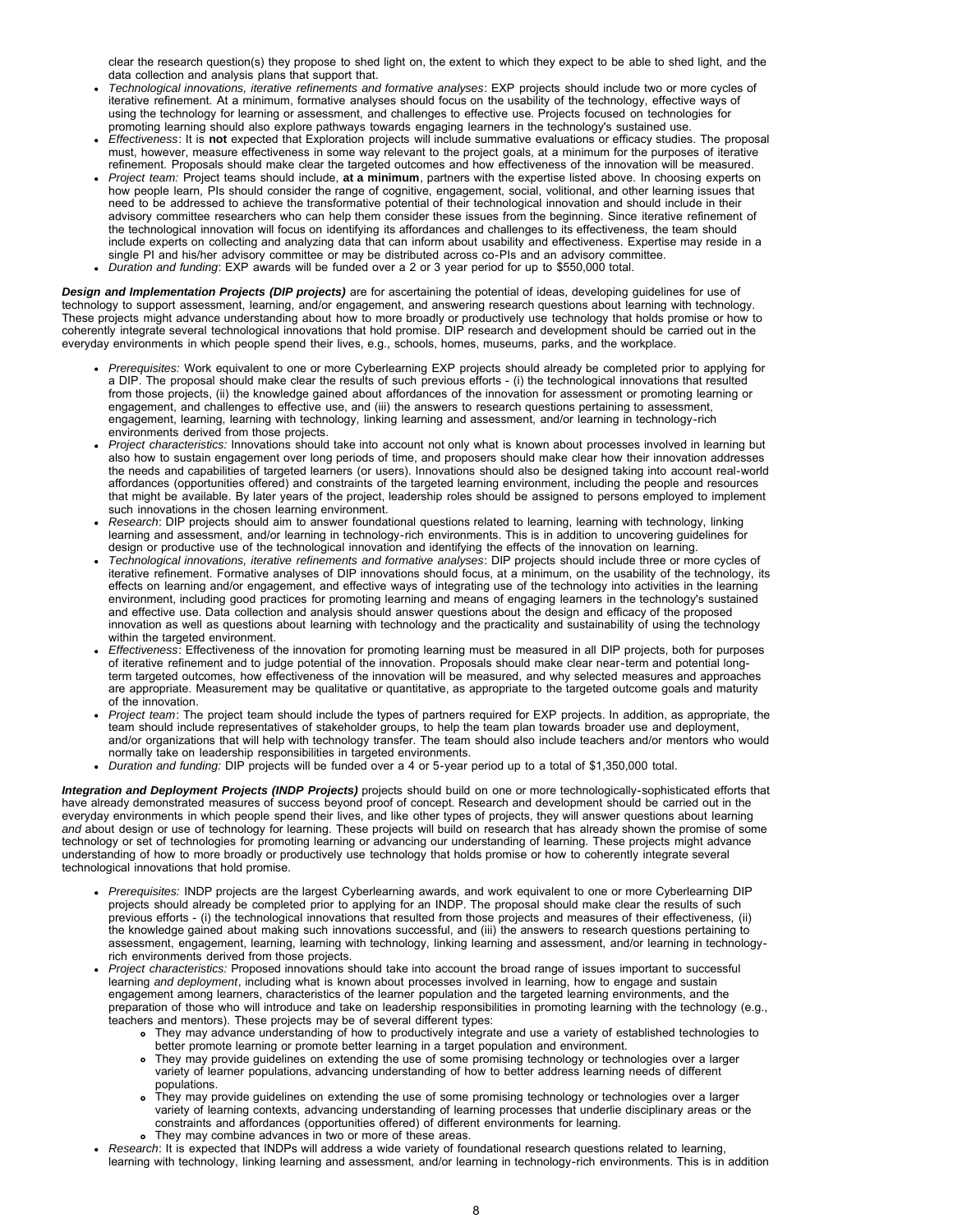to uncovering guidelines for design or productive use of the technological innovation and identifying the effects of the innovation.

- *Technological innovations, iterative refinement and formative analyses*: INDP projects should include multiple cycles of iterative refinement, as appropriate to the project. As for DIP projects, formative analyses should answer questions about usability, learning, effective use, and sustained use. In addition, formative analyses should address, as appropriate, issues associated with scale-up, sustainability, workforce development, and/or long-term efficacy. It is expected that technologies will be deployed and evaluated in a large variety of learning environments, that by the end of the project, the technology will be ready for technology transfer, and that the guidelines proposed will be broadly applicable beyond the particular technology being deployed. Throughout the project's duration, facilitation of technology use should be done by those who would naturally be the facilitators in the chosen learning environment (e.g., teachers, scout leaders, parents, peers).
- *Effectiveness*: Effectiveness of the innovation for promoting learning must be measured in all INDP projects, both for purposes of iterative refinement and to judge long-term potential of the innovation. Proposals should make clear both the near-term and potential long-term targeted outcomes, how effectiveness of the innovation will be measured, and why that means of measurement is appropriate.
- *Project team*: INDP projects are expected to be wide-reaching enough that they require highly-interdisciplinary and highlycollaborative teams from across organizations. While it may be possible that a competitive INDP can be done within a single organization, it is envisioned that any project at a stage of maturity appropriate for an INDP will require a range of experts drawn from across multiple disciplines and multiple organizations, including the types of collaborators listed above and also collaborators who can advise about scale-up and sustainability issues. The team should also include collaborators who can provide guidance in helping teachers or other facilitators learn to integrate the technology into learning activities. Planning toward scale up will require, for many projects, partnerships with school systems and other potential stakeholder groups. The project team should include the full range of partners needed to consider issues in all relevant areas. These teams should include representatives of stakeholder groups, and it is expected that PIs will negotiate formal collaboration relationships with school districts, museums, or other organizations that would potentially deploy the technology. It will usually be appropriate for these teams to include representatives of organizations that will aid technology transfer.
- *Duration and funding*: INDP awards will be for up to 5 years and up to \$2,500,000 total.

*Capacity-Building Projects (CAPs)* may be submitted as proposals or as supplements to funded projects. These projects are for the purpose of partnership building, expanding the Cyberlearning community and strengthening the capabilities of those new members, strengthening the ties between the several different Cyberlearning communities, moving new ideas to the fore, and enhancing capabilities and/or vision of the Cyberlearning community. CAP proposals will be considered twice during the year - in October and March. Proposers should contact a program officer before submitting CAP proposals. CAPs may take any of several forms, including the following. Other forms may be proposed.

- *Conferences, workshops, and short courses:* Budgets are expected to be consistent with the duration of the event and the number of participants, but the cost will normally not exceed a total of \$100,000 for up to two years. Proposed events should be well focused and related to the goals of the program. See the [Proposal and Award Policies and Procedures Guide/Grant](http://www.nsf.gov/pubs/policydocs/pappguide/nsf09_29/gpg_2.jsp#IID8) [Proposal Guide Section II. D.](http://www.nsf.gov/pubs/policydocs/pappguide/nsf09_29/gpg_2.jsp#IID8) for additional information about conference and workshop proposals. All conference, workshop, and short-course proposals should provide for an evaluation of the impact of the event to be conducted at least 12 months after the conference is completed.
- *Partnership-building activities:* Budgets should promote developing and consolidating partnerships that take advantage of the complementary strengths and expertise of investigators and facilitate the preliminary work needed to develop a long-term Cyberlearning project. Partnerships will be funded for up to 1 year. Funding may be used for travel and materials and supplies needed for joint exploration, must be appropriate to the proposed exploration, and may not exceed \$50,000.

*Cyberlearning Resource Center (CRC):* One Cyberlearning Resource Center will be funded as a cooperative agreement to support Cyberlearning projects and programmatic efforts. The Cyberlearning Resource Center (CRC) will have responsibility for promoting collaboration among grantees; national dissemination of program findings, technologies, models, materials, and best practices; providing collaborative assessment, evaluation, and technical assistance to Cyberlearning projects; helping to bridge the gap between research and practice; creating a national presence for Cyberlearning; helping the disparate Cyberlearning research and development communities coordinate their efforts in a way that builds capacity; and providing infrastructure (technological and social) for supporting these efforts. The Resource Center will also conduct comprehensive evaluation of program effectiveness. Because projects in the Cyberlearning portfolio cover a broad range of technologies and learner populations, and because Cyberlearning projects have been awarded across NSF programs, the Center should have capacity to support diverse needs of both grantees and the program.

- *Project Characteristics*: Proposals for the Cyberlearning Resource Center should strike a balance between support for grantees, program evaluation, capacity building, and dissemination; between public and a private faces. It is also anticipated that proposals will reflect exemplary use of cyberinfrastructure to the function of the Center itself.
- *Lead Institution***:** It is anticipated that the lead institution for the Cyberlearning Resource Center will be a service-oriented educational organization or institution with demonstrated capacity to plan, develop, and manage a national center that provides technical support for a diverse portfolio of projects across the United States. It should have known expertise of the targeted program areas. Finally, it is expected that the lead institution will be well known as having foundational and cyberlearning expertise.
- *Technical Support:* The Resource Center is expected to provide technical support for Cyberlearning projects in different stages of implementation. This may include, but is not limited to, organizing and holding meetings, and identifying resources - - including print and electronic -- and professionals in the field that may augment or enhance projects in meeting their goals. In addition, the Resource Center is expected to support discussions, provide supporting materials to projects, and disseminate ideas and materials from the projects to the field.
- *Evaluation:* The Resource Center is expected to carry out evaluation of the Cyberlearning program. While each project will have its own individual evaluation plan, the Resource Center is tasked with developing a plan to collect data across projects and to address overall impact, success in meeting Cyberlearning goals, and practices for moving results from research to practice. Proposals must also include evaluation of the impacts of the CRC by an external evaluator.
- *Dissemination:* The primary responsibility for the dissemination of project findings to the field rests with the Resource Center. In addition to submitting a comprehensive report to NSF, the Center should include a plan for dissemination of findings to education professionals.
- *Collaboration:* The CRC is intended to be synergistic with existing activities of professional associations and other resources offered through organizations and institutions engaged in cyberlearning research, development, and dissemination.
- *Duration and funding:* The CRC will be funded for up to 5 years as a cooperative agreement. A first-year budget of \$500,000 is anticipated, with budgets between \$500,000 and \$1,000,000 in subsequent years, depending on availability of funds and scope of work.

#### **IMPORTANT PROJECT CHARACTERISTICS**

The Cyberlearning program will fund a portfolio of projects representing exciting, potentially transformative research with potential for high impact and significant advancement of the state of the art. Proposals should demonstrate that their innovation will offer rich learning experiences for a diverse population of learners. It will be appropriate for many proposals to include the development of innovative curricula or educational materials in addition to proposing technological innovations. Interdisciplinary (including collaborators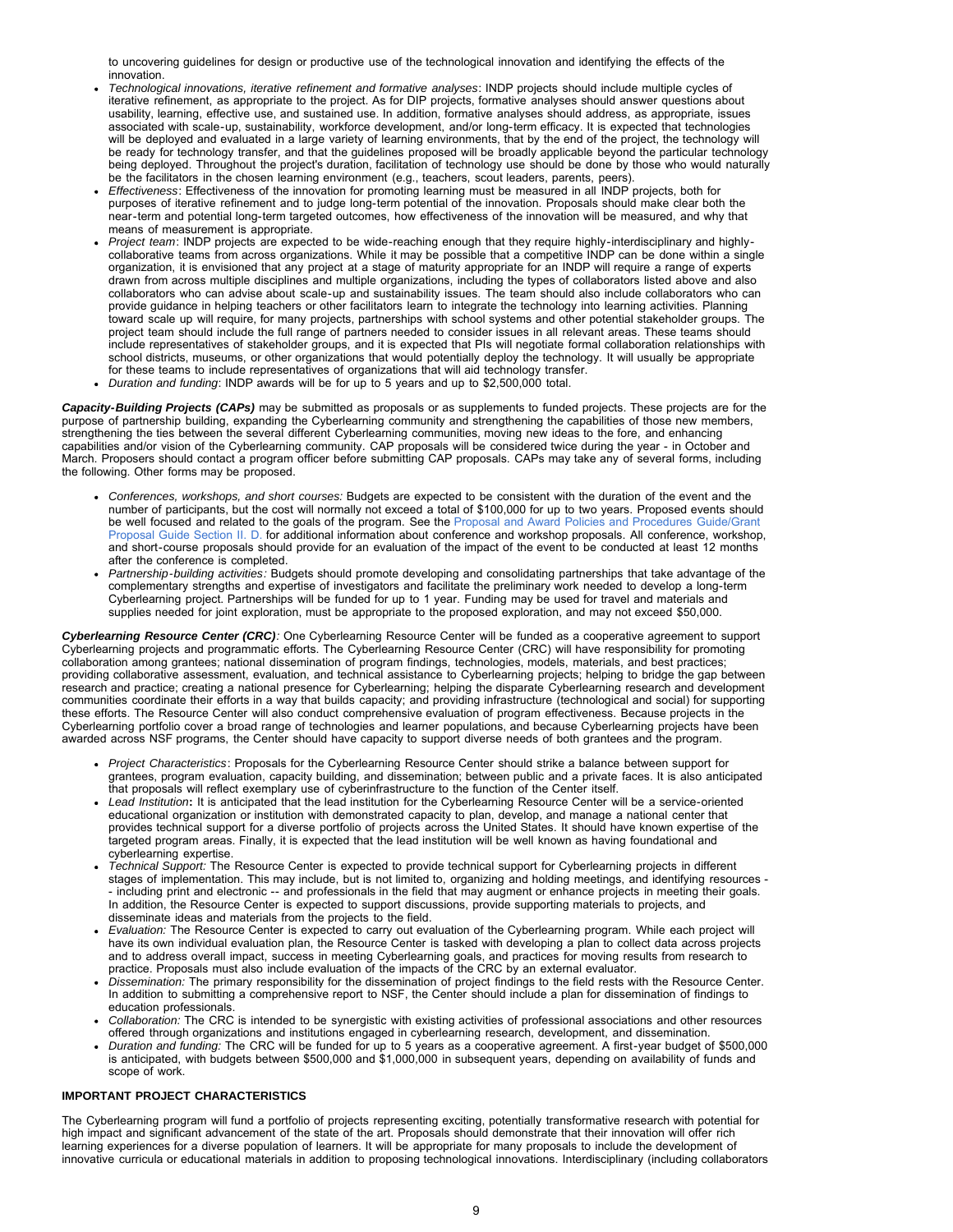from the arts and humanities), international, and/or academic-industry collaborations that promise to result in major science or engineering advances are welcome. The program seeks proposals from investigators at a broad range of learning institutions, including faculty at minority-serving and predominantly undergraduate institutions.

A successful research project should be potentially transformative; grounded in existing learning and education research; seek to answer questions about learning with technology; measure learning gains, taking into account appropriate elements of the learning ecology in designing its innovation, evaluating its innovation, and answering research questions; include team members with all necessary expertise, including expertise for outreach and dissemination; take into account potential scalability and sustainability issues; and use appropriate methodologies to evaluate innovations and measure learning gains. Our expectation is that many grants made by this program will seed long-term research enterprises. The transformative potential of proposed projects may be many years out, so proposers should make clear what that potential is and the predicted time horizon.

#### **COOPERATION WITH THE CYBERLEARNING RESOURCE CENTER**

A Cyberlearning Resource Center (CRC) will provide assessment, technology transfer, dissemination, and evaluation aid to PIs. This CRC will help Cyberlearning PIs collaborate to synthesize findings across the Cyberlearning portfolio, will provide technical assistance to Cyberlearning projects, will promote national awareness of research contributions from the Cyberlearning portfolio, and will build the Cyberlearning community through PI and special interest meetings. All Cyberlearning projects will be required to share their proposals and findings with the resource network and other Cyberlearning PIs, to participate in annual PI meetings and synthesis, and to be responsive to requests for information from other Cyberlearning PIs and from the CRC.

#### **REFERENCES**

Bell, Phillip, Bruce Lewenstein, Andrew W. Shouse, and Michael A. Feder (Eds.) (2009). *Learning Science in Informal Environments: People, Places, and Pursuits*. National Academies Press: Washington.

Bransford, John D., Ann L. Brown, and Rodney R. Cocking (2000). *How People Learn: Brain, Mind, Experience, and School.* Washington: National Academies Press.

Brown, A. L. (1992). Design experiments: Theoretical and methodological challenges in creating complex interventions in classroom settings. The Journal of the Learning Sciences, 2(2), 141-178.

Dede, Chris, Honan, James P. & Peters, Laurence, C. (Eds.) (2005). *Scaling Up Success: Lessons Learned from Technology-Based Educational Improvement.* Jossey-Bass: New York.

Donovan, Suzanne and John D. Bransford (2005). *How Students Learn: History, Science, and Mathematics in the Classroom*. Washington: National Academies Press, Washington.

Duschl, Richard A., Schweingruber, Heidi A. & Shouse, Andrew W. (Eds.) (2007). *Taking Science to School: Learning and Teaching Science in Grades K-8.* The National Academies Press.

*Educational Researcher* (2004). Special issue on Design-Based Research 39(4).

Greeno, J. G., Collins, A. M, and Resnick, L. (1996). Cognition and Learning. In D. Berliner and R. Calfee (Eds.). *Handbook of Educational Psychology* (pp. 15-46). New York: MacMillan.

Honey, Margaret A. & Hilton, Margaret (Eds.) (2011). *Learning Science Through Computer Games and Simulations*. The National Academies Press.

*Journal of the Learning Sciences* (2004). Special issue on Design-Based Research. 13(1).

NSF Taskforce on Cyberlearning (2008). *Fostering Learning in the Networked World: The Cyberlearning Opportunity and Challenge*. National Science Foundation. [http://www.nsf.gov/publications/pub\\_summ.jsp?ods\\_key=nsf08204.](http://www.nsf.gov/publications/pub_summ.jsp?ods_key=nsf08204)

<span id="page-9-0"></span>Sawyer, Keith (Ed.) (2006). *Handbook of the Learning Sciences*, Cambridge, MA: Cambridge University Press.

### **III. AWARD INFORMATION**

<span id="page-9-1"></span>Contingent upon availability of funds, up to \$36 million will be available in FYs 2012 and 2013 combined to fund proposals submitted in response to this solicitation. The intention is to fund 12 to 18 EXPs, 6 to 12 DIPs, 2 to 4 INDPs, 7 to 14 CAPs, and 1 CRC over that 2-year period.

### **IV. ELIGIBILITY INFORMATION**

#### **Organization Limit:**

The categories of proposers eligible to submit proposals to the National Science Foundation are identified in the Grant Proposal Guide, Chapter I, Section E.

**PI Limit:**

None Specified

 **Limit on Number of Proposals per Organization:**

None Specified

**Limit on Number of Proposals per PI:** 3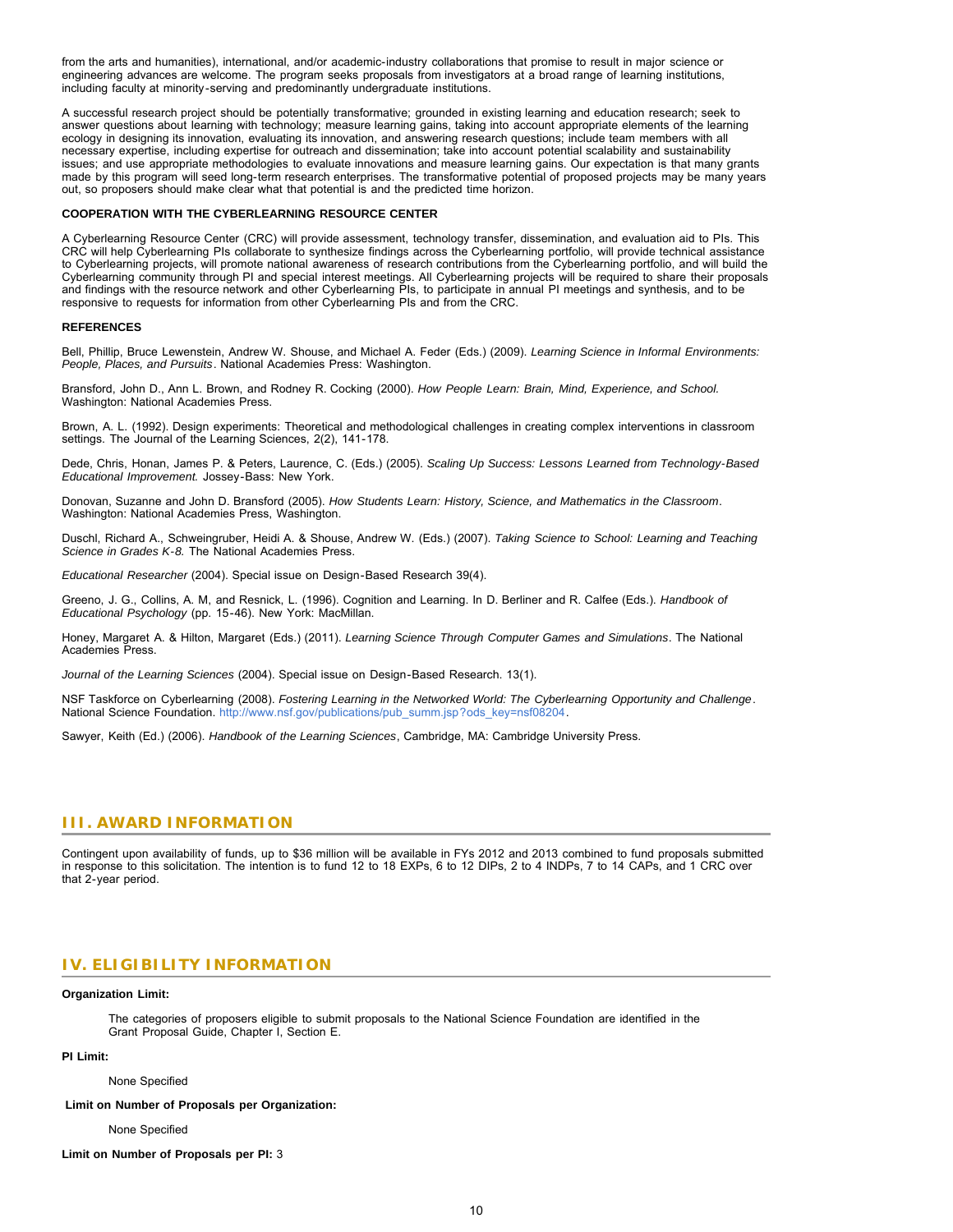An individual may participate as PI or Co-PI in no more than three (3) EXP, DIP, and INDP proposals in any fiscal year (October to September): **at most,** *two (2)* proposals in the Exploratory (EXP) and Design and Implementation (DIP) categories combined, and **at most,** *one (1)* proposal in the Integration and Deployment Project category. *These eligibility conditions will be strictly enforced in order to treat everyone fairly and consistently.* In the event that an individual exceeds this limit, proposals will be accepted based on earliest date and time of proposal submission. Proposals that exceed the limit will be returned without review. *No exceptions will be made.*

It is expected that PIs will participate in no more than one CAP at a time; PIs should talk to a Program Officer for permission to participate in more than one CAP.

### <span id="page-10-0"></span>**V. PROPOSAL PREPARATION AND SUBMISSION INSTRUCTIONS**

### **A. Proposal Preparation Instructions**

**Letters of Intent***(required):* A Letter of Intent (LOI) is **required for Integration and Deployment Project (INDP)** proposals. LOIs are due on or before May 14 of the year the proposal will be submitted. The LOI must contain (1) a proposed title; (2) the names of Principal Investigators and Co-Principal Investigators, including organizational affiliations and departments; (3) a list of the partnering institutions; (4) a brief synopsis (limited to 250 words) describing the proposed project in sufficient detail to permit selection of reviewers. LOIs will not be used to encourage or discourage the submission of full proposals. They will be used only to help NSF plan for the merit review process, and they are nonbinding. Thus, changes may be made between the submission of the LOI and submission of the full proposal.

#### **Letter of Intent Preparation Instructions:**

When submitting a Letter of Intent for INDP through FastLane in response to this Program Solicitation please note the conditions outlined below:

- Sponsored Projects Office (SPO) Submission is not required when submitting Letters of Intent
- Submission of multiple Letters of Intent is not allowed

**Full Proposal Preparation Instructions:** Proposers may opt to submit proposals in response to this Program Solicitation via Grants.gov or via the NSF FastLane system.

- Full proposals submitted via FastLane: Proposals submitted in response to this program solicitation should be prepared and submitted in accordance with the general guidelines contained in the NSF Grant Proposal Guide (GPG). The complete text of the GPG is available electronically on the NSF website at: [http://www.nsf.gov/publications/pub\\_summ.jsp?ods\\_key=gpg.](http://www.nsf.gov/publications/pub_summ.jsp?ods_key=gpg) Paper copies of the GPG may be obtained from the NSF Publications Clearinghouse, telephone (703) 292-7827 or by e-mail from [nsfpubs@nsf.gov.](mailto:nsfpubs@nsf.gov) Proposers are reminded to identify this program solicitation number in the program solicitation block on the NSF Cover Sheet For Proposal to the National Science Foundation. Compliance with this requirement is critical to determining the relevant proposal processing guidelines. Failure to submit this information may delay processing.
- Full proposals submitted via Grants.gov: Proposals submitted in response to this program solicitation via Grants.gov should be prepared and submitted in accordance with the NSF Grants.gov Application Guide: A Guide for the Preparation and Submission of NSF Applications via Grants.gov. The complete text of the NSF Grants.gov Application Guide is available on the Grants.gov website and on the NSF website at: ([http://www.nsf.gov/publications/pub\\_summ.jsp?](http://www.nsf.gov/publications/pub_summ.jsp?ods_key=grantsgovguide) ods key=grantsgovguide). To obtain copies of the Application Guide and Application Forms Package, click on the Apply tab on the Grants.gov site, then click on the Apply Step 1: Download a Grant Application Package and Application Instructions link and enter the funding opportunity number, (the program solicitation number without the NSF prefix) and press the Download Package button. Paper copies of the Grants.gov Application Guide also may be obtained from the NSF Publications Clearinghouse, telephone (703) 292-7827 or by e-mail from [nsfpubs@nsf.gov.](mailto:nsfpubs@nsf.gov)

In determining which method to utilize in the electronic preparation and submission of the proposal, please note the following:

Collaborative Proposals. All collaborative proposals submitted as separate submissions from multiple organizations must be submitted via the NSF FastLane system. Chapter II, Section D.4 of the Grant Proposal Guide provides additional information on collaborative proposals.

**Important Proposal Preparation Information:** FastLane will check for required sections of the proposal, in accordance with *Grant Proposal Guide* (GPG) instructions described in Chapter II.C.2. The GPG requires submission of: Project Summary; Project Description; References Cited; Biographical Sketch(es); Budget; Budget Justification; Current and Pending Support; Facilities, Equipment & Other Resources; Data Management Plan; and Postdoctoral Mentoring Plan, if applicable. If a required section is missing, **FastLane will not accept the proposal.**

Please note that the proposal preparation instructions provided in this program solicitation may deviate from the GPG instructions. If the solicitation instructions do not require a GPG-required section to be included in the proposal, insert text or upload a document in that section of the proposal that states, "Not Applicable for this Program Solicitation." Doing so will enable FastLane to accept your proposal.

#### **The following information SUPPLEMENTS (not replaces) the guidelines provided in the NSF Grant Proposal Guide (GPG) and the NSF Grants.gov Application Guide.**

**Proposal Titles:** Proposal titles must begin with an acronym that indicates the categories in which proposals are being submitted, as follows:

- Exploration Projects EXP
- Design and Implementation Projects DIP
- Integration and Deployment Projects INDP
- Capacity Building CAP Resource Network -- CRC

The acronym should be followed with a colon then the title of the proposed project. If you submit a proposal as one in a set of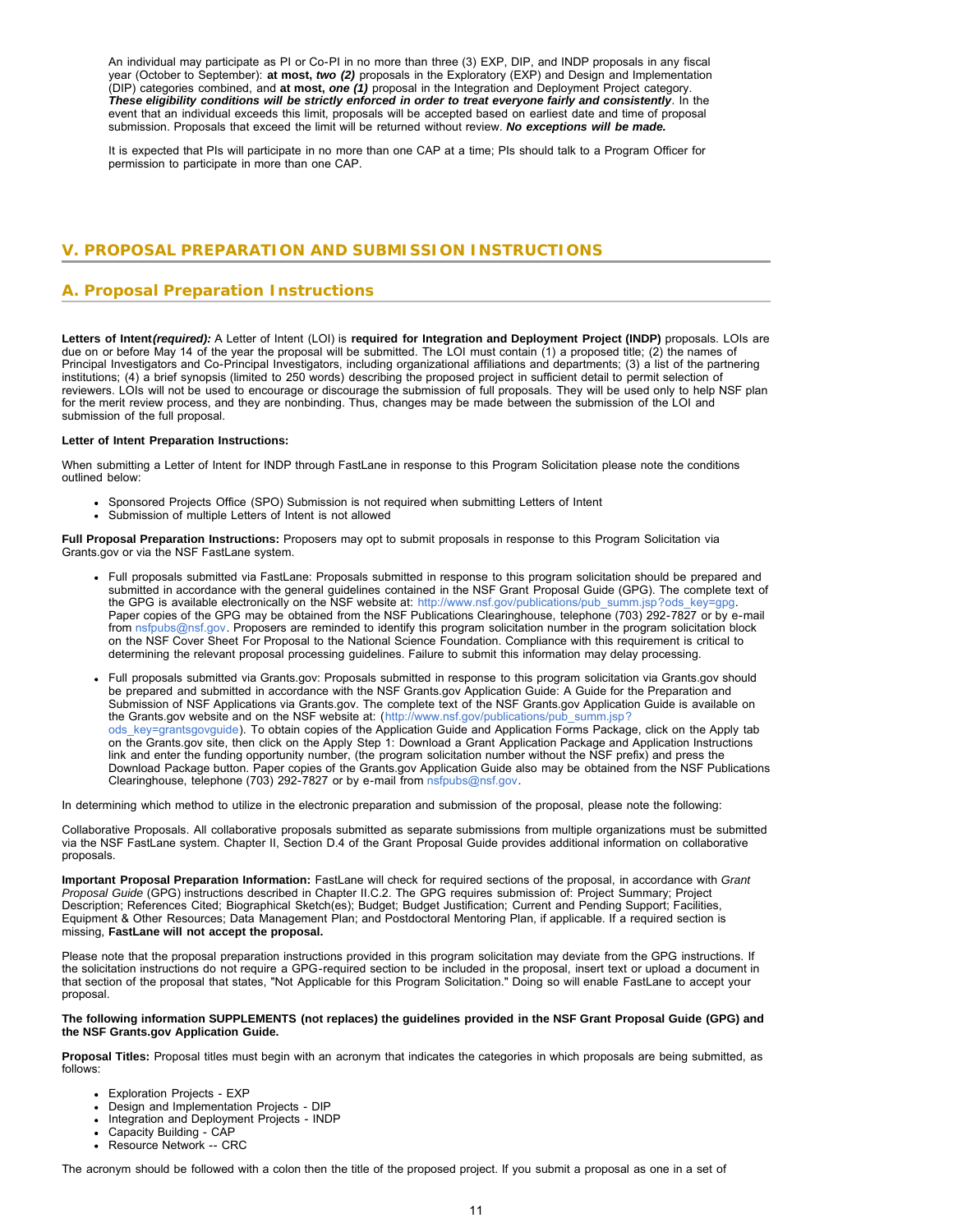collaborative proposals, the title of your proposal should begin with the acronym that indicates the project category, followed by a colon, then "Collaborative Research" followed by a colon, and then the project title. For example, if you are submitting an Exploration Project, the title of each collaborative proposal would be **EXP: Collaborative Research: Project Title.**

**Project Summary:** The Project Summary consists of an overview, a statement on the intellectual merit of the proposed activity, and a statement on the broader impacts of the proposed activity. Proposals that do not contain the Project Summary, including an overview and separate statements on intellectual merit and broader impacts will not be accepted by FastLane or will be returned without review.

#### **Project Description: Project Descriptions should include the following sections:**

- *Vision and Goals*. For EXP, DIP, and INDP proposals, describe the following. For CAP and CRC proposals, include the following as appropriate.
	- The national need investigators are addressing
	- The investigators' big-picture vision of addressing that need
	- The theories of learning and technological possibilities investigators are drawing from in that vision.
	- The proposed technological or socio-technological innovation and its role in the proposed vision
	- Learning objectives: what learners are expected to learn and how the proposed innovation or its integration into the learning environment is expected to promote that learning.
	- The population of learners, including any needs, abilities or interests relevant to achieving the learning objectives.
	- How the proposed innovation is matched to the needs, abilities, and interests of targeted learners.
	- Because deep understanding and facile capabilities emerge only over long periods of time, how the proposed innovation or its integration into some learning environment is expected to sustain engagement.
	- The foundational research questions that arise from the national need and that will be answered in the context of the proposed innovation

#### *Research Plan (for EXP, DIP, INDP, and partnership-building CAP proposals)*

With appropriate references to the literature, support the significance of and need for answering the research questions that have been proposed, and provide a comprehensive research plan to answer them. Distinguish between what is already known and what you will add to the literature. Describe the data to be gathered and analytic approaches to be taken to analyze the data.

#### *Technological Innovation Plan and Expected Outcomes (for EXP, DIP, INDP, and partnership-building CAP proposals)*

Describe how the proposed innovations and ways of integrating them into the learning environment take into account the environmental and human factors important to learner success (e.g., the cognitive, developmental, affective, and social needs of learners, the cultural milieu in which the learning technologies will be used, and the capabilities and expectations of human agents in the environment). Make clear the learning domain to be explored (e.g., content, subject matter, topics, skills, practices), and make a research-based case for the promise of the particular technological innovation for promoting targeted learning. All claims about the appropriateness of the proposed innovation should be supported with evidence from the literature.

In describing the technological innovation, make clear your vision of the experiences of learners and others interacting with the proposed technology. Include up to five diagrams and/or screen shots in the supplementary materials to help readers have a feel for those experiences.

It is anticipated that technological innovations will be iteratively refined over the course of the project based on analysis of formative data. Describe the plan for iterative refinement, including the data that will be collected and analyzed in support of formative evaluation, including means of assessing learning and engagement. Describe the project outcomes you expect to generate, including products. Discuss how you will collect and analyze data to supply evidence of learning outcomes.

DIP and INDP projects should include efficacy studies. Describe your vision of the products that will emerge from iterative refinements. Discuss how you will judge the efficacy of the innovation, the data you will collect, and analysis plans.

#### **Prior Support.**

Only prior support directly related to the proposed activities should be included.

*Please note that per guidance in the GPG, the Project Description must contain, as a separate section within the narrative, a discussion of the broader impacts of the proposed activities. You can decide where to include this section within the Project Description.*

**Collaboration and Management Plan.**

**A Collaboration and Management Plan is required for all Cyberlearning proposals**. The length of and degree of detail provided in the Collaboration and Management Plan should be commensurate with the complexity of the proposed project. **Collaboration and Management Plans should be included at the end of the Project Description in a section entitled "Collaboration and Management Plan". Up to 3 additional pages are allowed** for these plans. The Collaboration and Management Plan should describe:

- the specific roles of the project participants in all organizations involved;
- information on how the project will be managed across all the investigators, institutions, and/or disciplines;
- identification of the specific coordination mechanisms that will enable cross-investigator, cross-institution, and/or crossdiscipline scientific integration (e.g., yearly workshops, graduate student exchange, project meetings at conferences, use of videoconferencing resources or social media technologies, software repositories, etc.); and
- specific references to budget line items that support collaboration and coordination mechanisms.

#### **Supplementary Documents: The following supplementary documents are required** and should be uploaded into the Supplementary Documents Section. **No other supplementary materials are allowed**.

*1. List of Project Personnel and Partner Institutions (Note - In collaborative proposals, only the lead institution should provide this information):* Provide current, accurate information **for all personnel and institutions** involved in the project. NSF staff will use this information in the merit review process to manage conflicts of interest. The list should include all PIs, Co-PIs, Senior Personnel, paid/unpaid Consultants or Collaborators, Sub awardees, Postdocs, and project-level advisory committee members. This list should be numbered, **in alphabetical order by last name**, and include for each entry (in this order) Full name, Organization(s), and Role in the project, with each item separated by a semi-colon. Each person listed should start a new numbered line. For example:

- 1. Mary Adams; XYZ University; PI
- 2. John Brown; University of PQR; Senior Personnel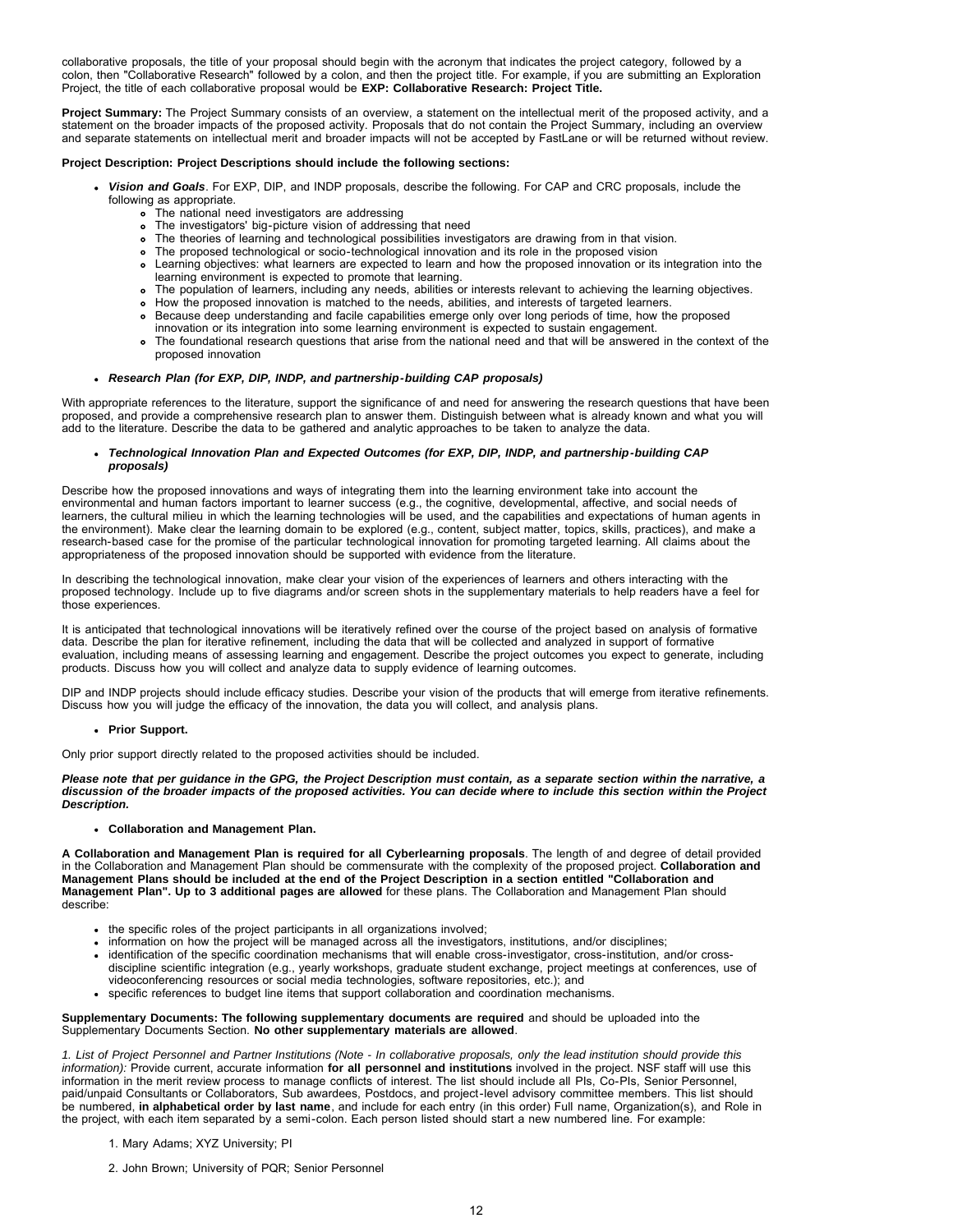- 3. Jane Green; XYZ University; Postdoc
- 4. Bob Jones; ABC Inc.; Paid Consultant
- 5. Mary Smith; Welldone Institution; Unpaid Collaborator
- 6. Tim White; ZZZ University; Subawardee

*2. Letters of commitment from participating personnel and institution (no other letters are allowed)*

*3. Diagrams and/or screen shots (for EXP, DIP, and INDP proposals):* Up to five (5) diagrams or screen shots that will help readers grasp the envisioned experiences of learners interacting with the proposed technological innovation. Short captions that name the diagram or screen shot and point to its essential elements are allowed; additional textual material is not allowed with the diagrams.

*4. Postdoctoral Researcher Mentoring Plan:* Proposals that include funding to support postdoctoral researchers must include a Postdoctoral Researcher Mentoring Plan as a supplementary document. The plan should describe a description of the mentoring activities that will be provided for such individuals. Please be advised that a proposal that requires a Postdoctoral Research Mentoring Plan but does not include one cannot be funded. See Chapter II.C.2.j of the GPG for further information about the implementation of this requirement.

*5. Data Management Plan:* All proposals must include a data-management plan or assert the absence of the need for such a plan. A data-management plan specifies the procedures you will use for keeping, storing, and sharing your data. It should include the method for making the data anonymous. FastLane will not permit submission of a proposal that is missing a Data Management Plan. The Data Management Plan will be reviewed as part of the intellectual merit or broader impacts of the proposal, or both, as appropriate. See Chapter II.C.2.j of the GPG for further information about the implementation of this requirement.

### <span id="page-12-0"></span>**B. Budgetary Information**

**Cost Sharing:** Inclusion of voluntary committed cost sharing is prohibited

#### **Budget Preparation Instructions:**

The budget must include funds to support travel to annual PI meetings.

### <span id="page-12-1"></span>**C. Due Dates**

**Letter of Intent Due Date(s)** *(required)* (due by 5 p.m. proposer's local time):

May 14, 2012

for Integration and Deployment Projects (INDPs) only

May 14, 2013

for Integration and Deployment Projects (INDPs) only

### **Full Proposal Deadline(s)** (due by 5 p.m. proposer's local time):

December 15, 2011

Exploration Projects (EXPs)

January 18, 2012

Design and Implementation Projects (DIPs)

February 15, 2012

Cyberlearning Resource Center (CRC)

July 16, 2012

Integration and Deployment Projects (INDPs)

December 17, 2012

Exploration Projects (EXPs)

January 16, 2013

Design and Implementation Projects (DIPs)

July 15, 2013

Integration and Deployment Projects (INDPs)

### **Full Proposal Target Date(s):**

March 16, 2012

Capacity-Building Projects (CAPs)

October 15, 2012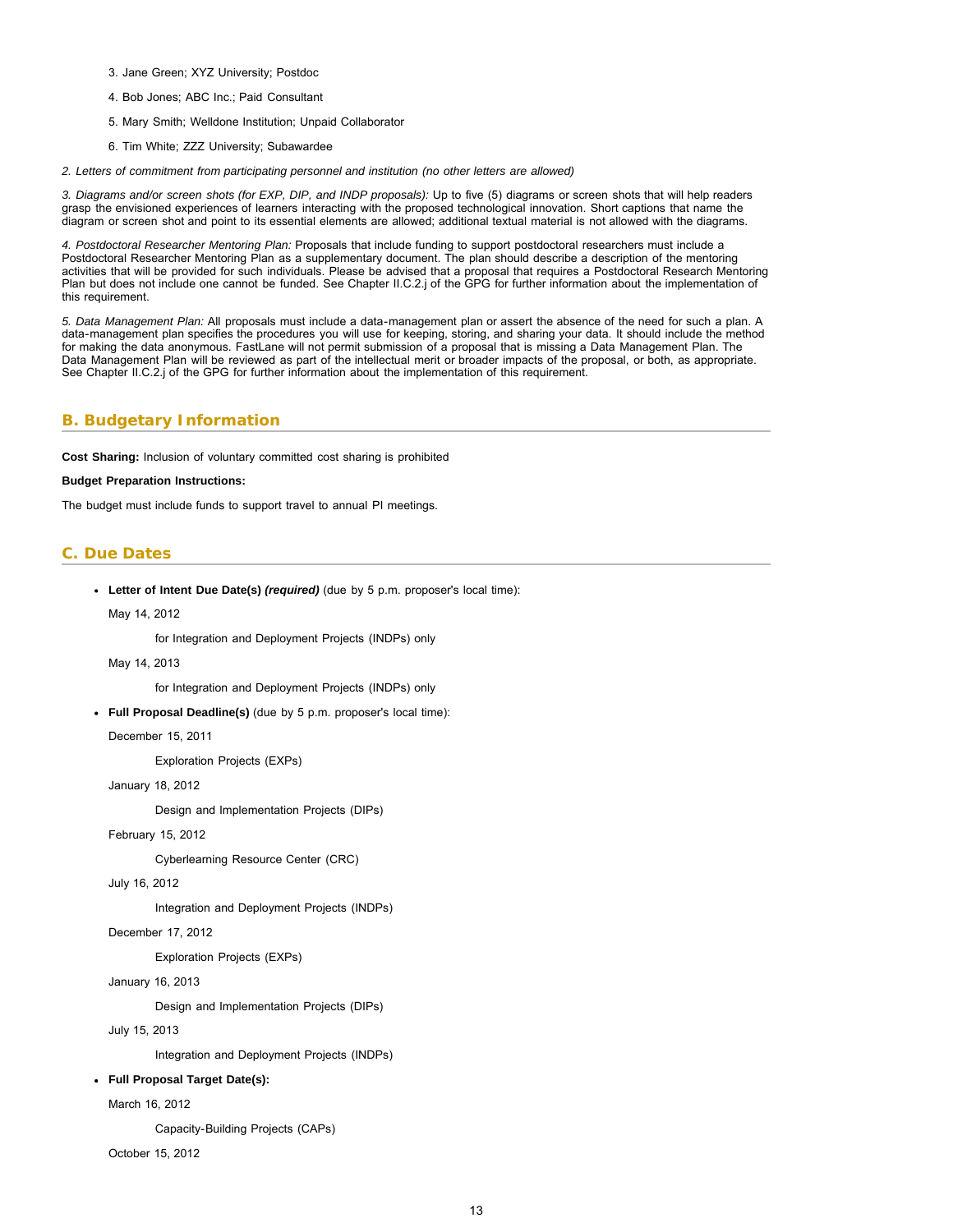#### March 15, 2013

Capacity-Building Projects (CAPs)

### <span id="page-13-0"></span>**D. FastLane/Grants.gov Requirements**

#### **For Proposals Submitted Via FastLane:**

Detailed technical instructions regarding the technical aspects of preparation and submission via FastLane are available at: [https://www.fastlane.nsf.gov/a1/newstan.htm.](https://www.fastlane.nsf.gov/a1/newstan.htm) For FastLane user support, call the FastLane Help Desk at 1-800-673-6188 or e-mail [fastlane@nsf.gov.](mailto:fastlane@nsf.gov) The FastLane Help Desk answers general technical questions related to the use of the FastLane system. Specific questions related to this program solicitation should be referred to the NSF program staff contact(s) listed in Section VIII of this funding opportunity.

*Submission of Electronically Signed Cover Sheets.* The Authorized Organizational Representative (AOR) must electronically sign the proposal Cover Sheet to submit the required proposal certifications (see Chapter II, Section C of the Grant Proposal Guide for a listing of the certifications). The AOR must provide the required electronic certifications within five working days following the electronic submission of the proposal. Further instructions regarding this process are available on the FastLane Website at: [https://www.fastlane.nsf.gov/fastlane.jsp.](https://www.fastlane.nsf.gov/fastlane.jsp)

#### **For Proposals Submitted Via Grants.gov:**

Before using Grants.gov for the first time, each organization must register to create an institutional profile. Once registered, the applicant's organization can then apply for any federal grant on the Grants.gov website. Comprehensive information about using Grants.gov is available on the Grants.gov Applicant Resources webpage:

[http://www07.grants.gov/applicants/app\\_help\\_reso.jsp.](http://www07.grants.gov/applicants/app_help_reso.jsp) In addition, the NSF Grants.gov Application Guide provides additional technical guidance regarding preparation of proposals via Grants.gov. For Grants.gov user support, contact the Grants.gov Contact Center at 1-800-518-4726 or by email: [support@grants.gov](mailto:support@grants.gov). The Grants.gov Contact Center answers general technical questions related to the use of Grants.gov. Specific questions related to this program solicitation should be referred to the NSF program staff contact(s) listed in Section VIII of this solicitation.

**Submitting the Proposal:** Once all documents have been completed, the Authorized Organizational Representative (AOR) must submit the application to Grants.gov and verify the desired funding opportunity and agency to which the application is submitted. The AOR must then sign and submit the application to Grants.gov. The completed application will be transferred to the NSF FastLane system for further processing.

### <span id="page-13-1"></span>**VI. NSF PROPOSAL PROCESSING AND REVIEW PROCEDURES**

Proposals received by NSF are assigned to the appropriate NSF program for acknowledgement and, if they meet NSF requirements, for review. All proposals are carefully reviewed by a scientist, engineer, or educator serving as an NSF Program Officer, and usually by three to ten other persons outside NSF either as *ad hoc* reviewers, panelists, or both, who are experts in the particular fields represented by the proposal. These reviewers are selected by Program Officers charged with oversight of the review process. Proposers are invited to suggest names of persons they believe are especially well qualified to review the proposal and/or persons they would prefer not review the proposal. These suggestions may serve as one source in the reviewer selection process at the Program Officer's discretion. Submission of such names, however, is optional. Care is taken to ensure that reviewers have no conflicts of interest with the proposal. In addition, Program Officers may obtain comments from site visits before recommending final action on proposals. Senior NSF staff further review recommendations for awards. A flowchart that depicts the entire NSF proposal and award process (and associated timeline) is included in the GPG as [Exhibit III-1](http://www.nsf.gov/pubs/policydocs/pappguide/nsf13001/gpg_3ex1.pdf).

A comprehensive description of the Foundation's merit review process is available on the NSF website at: [http://www.nsf.gov/bfa/dias/policy/meritreview/.](http://www.nsf.gov/bfa/dias/policy/meritreview/)

Proposers should also be aware of core strategies that are essential to the fulfillment of NSF's mission, as articulated in *[Empowering](http://www.nsf.gov/news/strategicplan/nsfstrategicplan_2011_2016.pdf) [the Nation Through Discovery and Innovation: NSF Strategic Plan for Fiscal Years \(FY\) 2011-2016](http://www.nsf.gov/news/strategicplan/nsfstrategicplan_2011_2016.pdf)*. These strategies are integrated in the program planning and implementation process, of which proposal review is one part. NSF's mission is particularly wellimplemented through the integration of research and education and broadening participation in NSF programs, projects, and activities.

One of the core strategies in support of NSF's mission is to foster integration of research and education through the programs, projects and activities it supports at academic and research institutions. These institutions provide abundant opportunities where individuals may concurrently assume responsibilities as researchers, educators, and students, and where all can engage in joint efforts that infuse education with the excitement of discovery and enrich research through the variety of learning perspectives.

Another core strategy in support of NSF's mission is broadening opportunities and expanding participation of groups, institutions, and geographic regions that are underrepresented in STEM disciplines, which is essential to the health and vitality of science and engineering. NSF is committed to this principle of diversity and deems it central to the programs, projects, and activities it considers and supports.

### <span id="page-13-2"></span>**A. Merit Review Principles and Criteria**

The National Science Foundation strives to invest in a robust and diverse portfolio of projects that creates new knowledge and enables breakthroughs in understanding across all areas of science and engineering research and education. To identify which projects to support, NSF relies on a merit review process that incorporates consideration of both the technical aspects of a proposed project and its potential to contribute more broadly to advancing NSF's mission "to promote the progress of science; to advance the national health, prosperity, and welfare; to secure the national defense; and for other purposes." NSF makes every effort to conduct a fair, competitive, transparent merit review process for the selection of projects.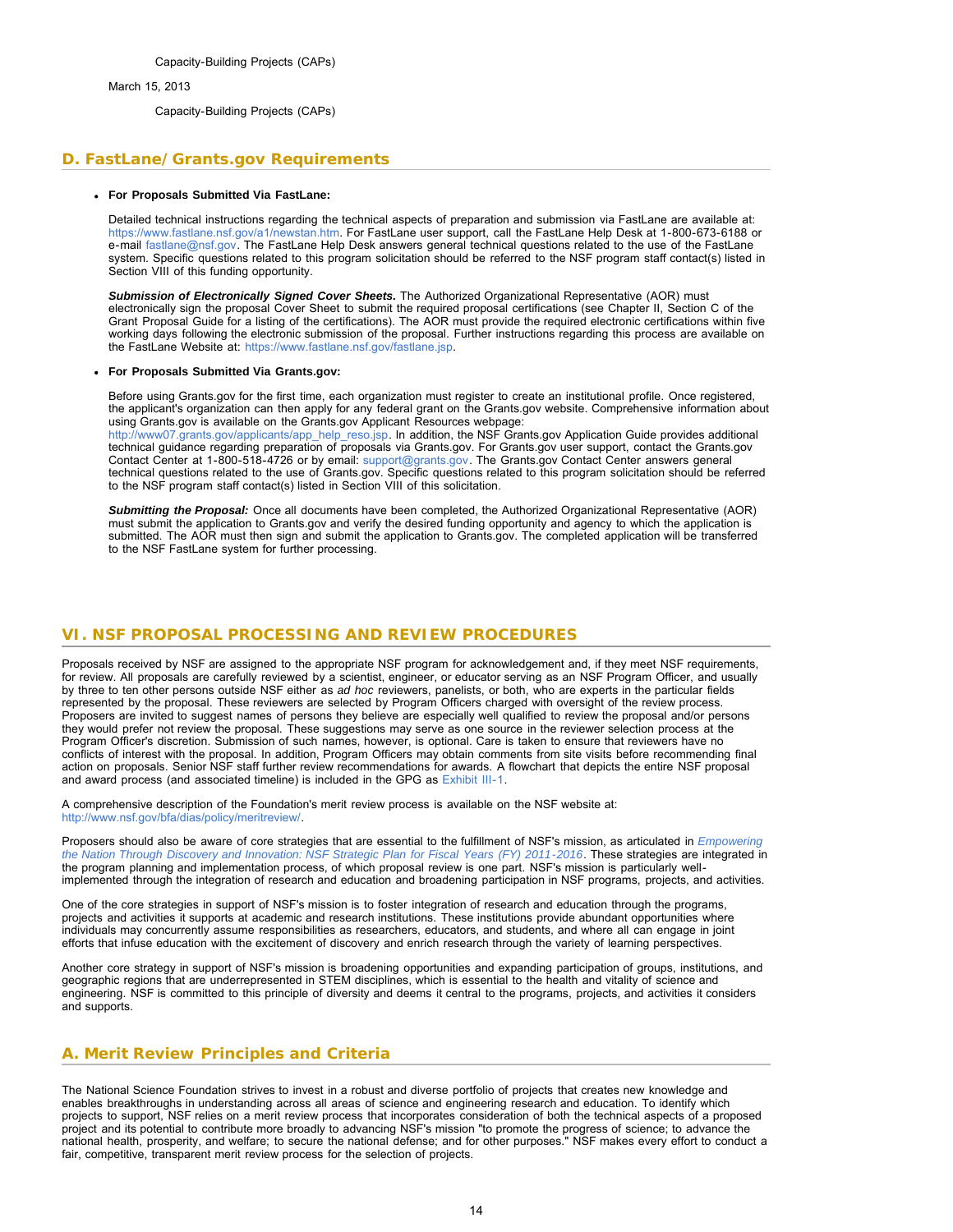#### 1. Merit Review Principles

These principles are to be given due diligence by PIs and organizations when preparing proposals and managing projects, by reviewers when reading and evaluating proposals, and by NSF program staff when determining whether or not to recommend proposals for funding and while overseeing awards. Given that NSF is the primary federal agency charged with nurturing and supporting excellence in basic research and education, the following three principles apply:

- All NSF projects should be of the highest quality and have the potential to advance, if not transform, the frontiers of knowledge.
- NSF projects, in the aggregate, should contribute more broadly to achieving societal goals. These "Broader Impacts" may be accomplished through the research itself, through activities that are directly related to specific research projects, or through activities that are supported by, but are complementary to, the project. The project activities may be based on previously established and/or innovative methods and approaches, but in either case must be well justified.
- Meaningful assessment and evaluation of NSF funded projects should be based on appropriate metrics, keeping in mind the likely correlation between the effect of broader impacts and the resources provided to implement projects. If the size of the activity is limited, evaluation of that activity in isolation is not likely to be meaningful. Thus, assessing the effectiveness of these activities may best be done at a higher, more aggregated, level than the individual project.

With respect to the third principle, even if assessment of Broader Impacts outcomes for particular projects is done at an aggregated level, PIs are expected to be accountable for carrying out the activities described in the funded project. Thus, individual projects should include clearly stated goals, specific descriptions of the activities that the PI intends to do, and a plan in place to document the outputs of those activities.

These three merit review principles provide the basis for the merit review criteria, as well as a context within which the users of the criteria can better understand their intent.

#### 2. Merit Review Criteria

All NSF proposals are evaluated through use of the two National Science Board approved merit review criteria. In some instances, however, NSF will employ additional criteria as required to highlight the specific objectives of certain programs and activities.

The two merit review criteria are listed below. **Both** criteria are to be given **full consideration** during the review and decision-making processes; each criterion is necessary but neither, by itself, is sufficient. Therefore, proposers must fully address both criteria. ([GPG](http://www.nsf.gov/pubs/policydocs/pappguide/nsf13001/gpg_2.jsp#IIC2di) [Chapter II.C.2.d.i.](http://www.nsf.gov/pubs/policydocs/pappguide/nsf13001/gpg_2.jsp#IIC2di) contains additional information for use by proposers in development of the Project Description section of the proposal.) Reviewers are strongly encouraged to review the criteria, including [GPG Chapter II.C.2.d.i.,](http://www.nsf.gov/pubs/policydocs/pappguide/nsf13001/gpg_2.jsp#IIC2di) prior to the review of a proposal.

When evaluating NSF proposals, reviewers will be asked to consider what the proposers want to do, why they want to do it, how they plan to do it, how they will know if they succeed, and what benefits could accrue if the project is successful. These issues apply both to the technical aspects of the proposal and the way in which the project may make broader contributions. To that end, reviewers will be asked to evaluate all proposals against two criteria:

- **Intellectual Merit:** The Intellectual Merit criterion encompasses the potential to advance knowledge; and
- **Broader Impacts:** The Broader Impacts criterion encompasses the potential to benefit society and contribute to the achievement of specific, desired societal outcomes.

The following elements should be considered in the review for both criteria:

- 1. What is the potential for the proposed activity to
	- a. Advance knowledge and understanding within its own field or across different fields (Intellectual Merit); and b. Benefit society or advance desired societal outcomes (Broader Impacts)?
- 2. To what extent do the proposed activities suggest and explore creative, original, or potentially transformative concepts?
- 3. Is the plan for carrying out the proposed activities well-reasoned, well-organized, and based on a sound rationale? Does the plan incorporate a mechanism to assess success?
- 4. How well qualified is the individual, team, or organization to conduct the proposed activities?
- 5. Are there adequate resources available to the PI (either at the home organization or through collaborations) to carry out the proposed activities?

Broader impacts may be accomplished through the research itself, through the activities that are directly related to specific research projects, or through activities that are supported by, but are complementary to, the project. NSF values the advancement of scientific knowledge and activities that contribute to achievement of societally relevant outcomes. Such outcomes include, but are not limited to: full participation of women, persons with disabilities, and underrepresented minorities in science, technology, engineering, and mathematics (STEM); improved STEM education and educator development at any level; increased public scientific literacy and public engagement with science and technology; improved well-being of individuals in society; development of a diverse, globally competitive STEM workforce; increased partnerships between academia, industry, and others; improved national security; increased economic competitiveness of the United States; and enhanced infrastructure for research and education.

Proposers are reminded that reviewers will also be asked to review the Data Management Plan and the Postdoctoral Researcher Mentoring Plan, as appropriate.

#### **Additional Solicitation Specific Review Criteria**

All EXP, DIP, INDP, and CAP projects will be judged according to the following additional criteria:

- The proposed technological innovation, the research questions to be addressed, and the plans for research and development will **all** be evaluated for intellectual merit and potential broader impacts.
- The transformative potential of the proposed project.
- The degree to which the Collaboration and Management Plan adequately demonstrates that participating investigators and advisors will work synergistically to accomplish the program objectives.

For Design and Implementation Projects (DIP) and Integration and Deployment Projects (INDP), reviewers will be asked to comment on the extent to which the project scope justifies the level of investment requested.

<span id="page-14-0"></span>CRCs will be judged according to the criteria laid out in describing the requirements.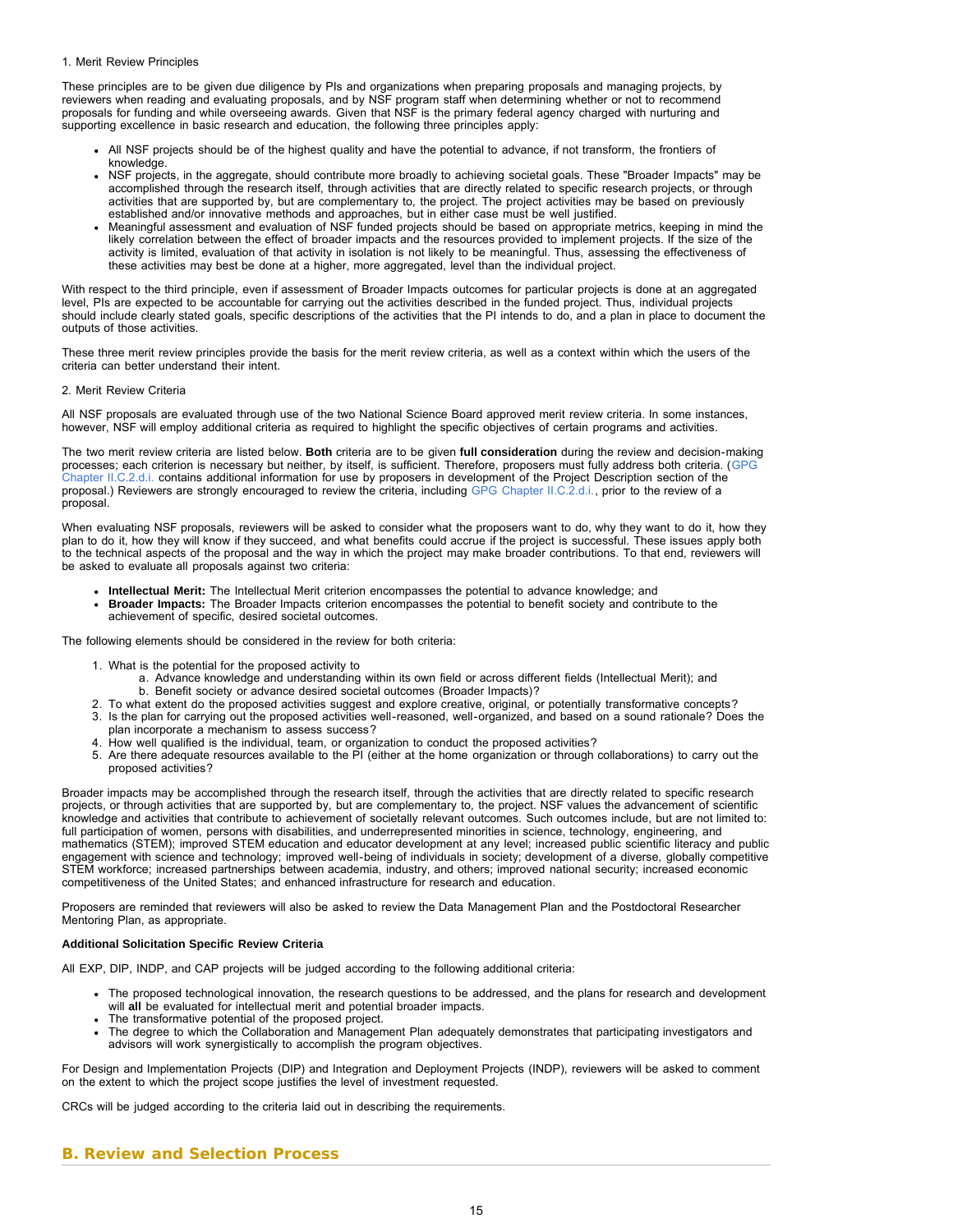Proposals submitted in response to this program solicitation will be reviewed by Ad hoc Review and/or Panel Review.

Reviewers will be asked to formulate a recommendation to either support or decline each proposal. The Program Officer assigned to manage the proposal's review will consider the advice of reviewers and will formulate a recommendation.

After scientific, technical and programmatic review and consideration of appropriate factors, the NSF Program Officer recommends to the cognizant Division Director whether the proposal should be declined or recommended for award. NSF is striving to be able to tell applicants whether their proposals have been declined or recommended for funding within six months. The time interval begins on the deadline or target date, or receipt date, whichever is later. The interval ends when the Division Director accepts the Program Officer's recommendation.

A summary rating and accompanying narrative will be completed and submitted by each reviewer. In all cases, reviews are treated as confidential documents. Verbatim copies of reviews, excluding the names of the reviewers, are sent to the Principal Investigator/Project Director by the Program Officer. In addition, the proposer will receive an explanation of the decision to award or decline funding.

In all cases, after programmatic approval has been obtained, the proposals recommended for funding will be forwarded to the Division of Grants and Agreements for review of business, financial, and policy implications and the processing and issuance of a grant or other agreement. Proposers are cautioned that only a Grants and Agreements Officer may make commitments, obligations or awards on behalf of NSF or authorize the expenditure of funds. No commitment on the part of NSF should be inferred from technical or budgetary discussions with a NSF Program Officer. A Principal Investigator or organization that makes financial or personnel commitments in the absence of a grant or cooperative agreement signed by the NSF Grants and Agreements Officer does so at their own risk.

### <span id="page-15-0"></span>**VII. AWARD ADMINISTRATION INFORMATION**

### <span id="page-15-1"></span>**A. Notification of the Award**

Notification of the award is made to *the submitting organization* by a Grants Officer in the Division of Grants and Agreements. Organizations whose proposals are declined will be advised as promptly as possible by the cognizant NSF Program administering the program. Verbatim copies of reviews, not including the identity of the reviewer, will be provided automatically to the Principal Investigator. (See Section VI.B. for additional information on the review process.)

### <span id="page-15-2"></span>**B. Award Conditions**

An NSF award consists of: (1) the award letter, which includes any special provisions applicable to the award and any numbered amendments thereto; (2) the budget, which indicates the amounts, by categories of expense, on which NSF has based its support (or otherwise communicates any specific approvals or disapprovals of proposed expenditures); (3) the proposal referenced in the award letter; (4) the applicable award conditions, such as Grant General Conditions (GC-1); \* or Research Terms and Conditions \* and (5) any announcement or other NSF issuance that may be incorporated by reference in the award letter. Cooperative agreements also are administered in accordance with NSF Cooperative Agreement Financial and Administrative Terms and Conditions (CA-FATC) and the applicable Programmatic Terms and Conditions. NSF awards are electronically signed by an NSF Grants and Agreements Officer and transmitted electronically to the organization via e-mail.

\*These documents may be accessed electronically on NSF's Website at [http://www.nsf.gov/awards/managing/award\\_conditions.jsp?](http://www.nsf.gov/awards/managing/award_conditions.jsp?org=NSF) [org=NSF.](http://www.nsf.gov/awards/managing/award_conditions.jsp?org=NSF) Paper copies may be obtained from the NSF Publications Clearinghouse, telephone (703) 292-7827 or by e-mail from [nsfpubs@nsf.gov.](mailto:nsfpubs@nsf.gov)

More comprehensive information on NSF Award Conditions and other important information on the administration of NSF awards is contained in the NSF *Award & Administration Guide* (AAG) Chapter II, available electronically on the NSF Website at [http://www.nsf.gov/publications/pub\\_summ.jsp?ods\\_key=aag.](http://www.nsf.gov/publications/pub_summ.jsp?ods_key=aag)

## <span id="page-15-3"></span>**C. Reporting Requirements**

For all multi-year grants (including both standard and continuing grants), the Principal Investigator must submit an annual project report to the cognizant Program Officer at least 90 days prior to the end of the current budget period. (Some programs or awards require submission of more frequent project reports). Within 90 days following expiration of a grant, the PI also is required to submit a final project report, and a project outcomes report for the general public.

Failure to provide the required annual or final project reports, or the project outcomes report, will delay NSF review and processing of any future funding increments as well as any pending proposals for all identified PIs and co-PIs on a given award. PIs should examine the formats of the required reports in advance to assure availability of required data.

PIs are required to use NSF's electronic project-reporting system, available through Research.gov, for preparation and submission of annual and final project reports. Such reports provide information on accomplishments, project participants (individual and organizational), publications, and other specific products and impacts of the project. Submission of the report via Research.gov constitutes certification by the PI that the contents of the report are accurate and complete. The project outcomes report also must be prepared and submitted using Research.gov. This report serves as a brief summary, prepared specifically for the public, of the nature and outcomes of the project. This report will be posted on the NSF website exactly as it is submitted by the PI.

<span id="page-15-4"></span>More comprehensive information on NSF Reporting Requirements and other important information on the administration of NSF awards is contained in the NSF *Award & Administration Guide* (AAG) Chapter II, available electronically on the NSF Website at [http://www.nsf.gov/publications/pub\\_summ.jsp?ods\\_key=aag.](http://www.nsf.gov/publications/pub_summ.jsp?ods_key=aag)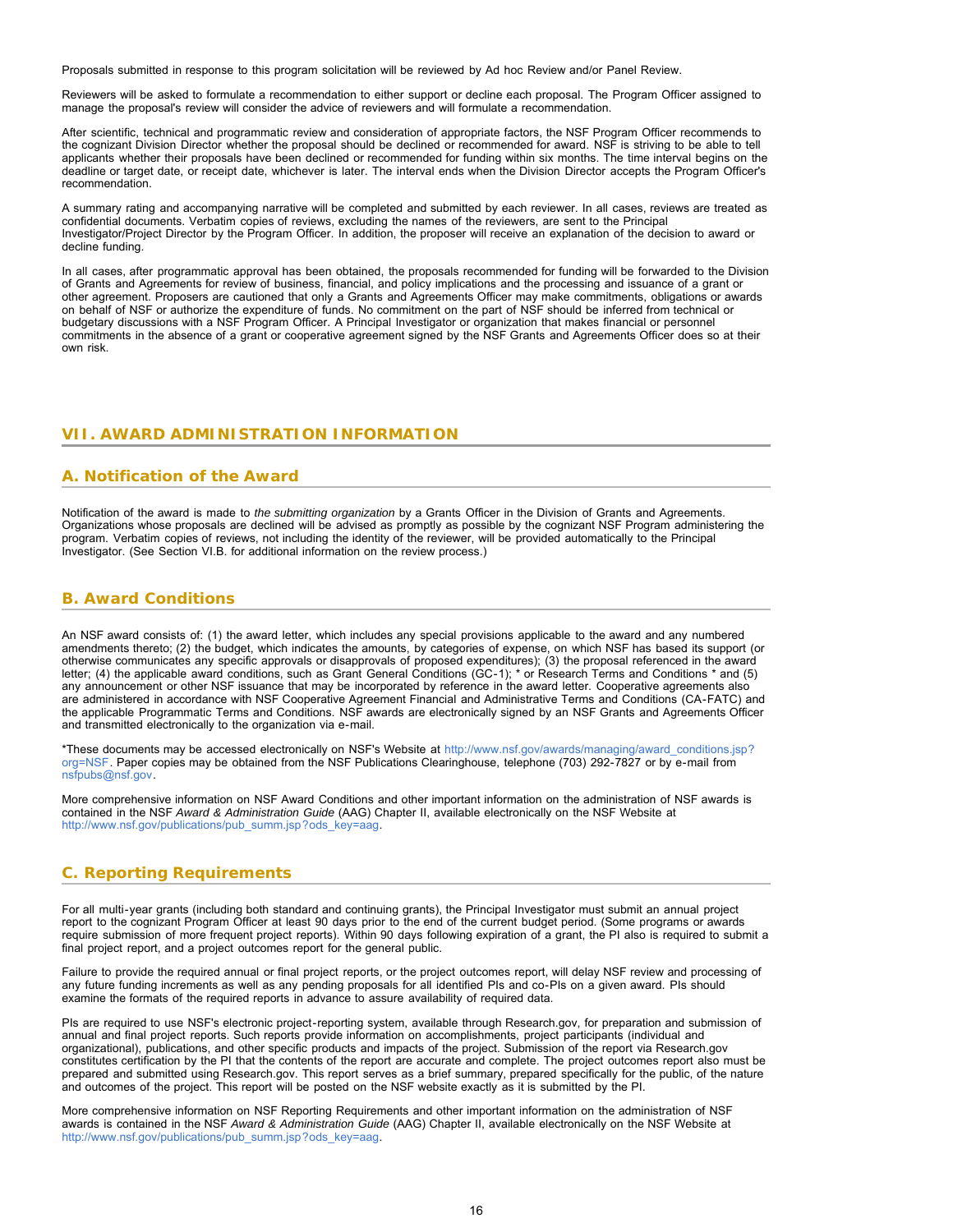### **VIII. AGENCY CONTACTS**

*Please note that the program contact information is current at the time of publishing. See program website for any updates to the points of contact.*

General inquiries regarding this program should be made to:

- Janet Kolodner, Program Officer, CISE/IIS and EHR/DRL, 1125, telephone: 703-292-8930, email: [jkolodne@nsf.gov](mailto:jkolodne@nsf.gov)
- Lee L. Zia, Program Officer, EHR/DUE, 835N, telephone: 703-292-5140, email: [lzia@nsf.gov](mailto:lzia@nsf.gov)
- Sharon Tettegah, Program Officer, EHR/DRL, 885 S, telephone: 703-292-5092, email: [stettega@nsf.gov](mailto:stettega@nsf.gov)
- Mimi McClure, Program Officer, OD/OCI, 1145 S, telephone: 703-292-5197, email: [mmcclure@nsf.gov](mailto:mmcclure@nsf.gov)
- Soo-Siang Lim, Program Officer, SBE/OAD, 905 N, telephone: 703-292-7878, email: [slim@nsf.gov](mailto:slim@nsf.gov)
- Peter Vishton, 995N, telephone: 703-292-7305, email: [pvishton@nsf.gov](mailto:pvishton@nsf.gov)

For questions related to the use of FastLane, contact:

FastLane Help Desk, telephone: 1-800-673-6188; e-mail: [fastlane@nsf.gov.](mailto:fastlane@nsf.gov)

For questions relating to Grants.gov contact:

Grants.gov Contact Center: If the Authorized Organizational Representatives (AOR) has not received a confirmation message from Grants.gov within 48 hours of submission of application, please contact via telephone: 1-800-518-4726; e-mail: [support@grants.gov](mailto:support@grants.gov).

### <span id="page-16-0"></span>**IX. OTHER INFORMATION**

The NSF Website provides the most comprehensive source of information on NSF Directorates (including contact information), programs and funding opportunities. Use of this Website by potential proposers is strongly encouraged. In addition, National Science Foundation Update is a free e-mail subscription service designed to keep potential proposers and other interested parties apprised of new NSF funding opportunities and publications, important changes in proposal and award policies and procedures, and upcoming NSF Regional Grants Conferences. Subscribers are informed through e-mail when new publications are issued that match their identified interests. Users can subscribe to this service by clicking the "Get NSF Updates by Email" link on the [NSF web site.](http://www.nsf.gov/)

Grants.gov provides an additional electronic capability to search for Federal government-wide grant opportunities. NSF funding opportunities may be accessed via this new mechanism. Further information on Grants.gov may be obtained at [http://www.grants.gov.](http://www.grants.gov/)

### **ABOUT THE NATIONAL SCIENCE FOUNDATION**

The National Science Foundation (NSF) is an independent Federal agency created by the National Science Foundation Act of 1950, as amended (42 USC 1861-75). The Act states the purpose of the NSF is "to promote the progress of science; [and] to advance the national health, prosperity, and welfare by supporting research and education in all fields of science and engineering."

NSF funds research and education in most fields of science and engineering. It does this through grants and cooperative agreements to more than 2,000 colleges, universities, K-12 school systems, businesses, informal science organizations and other research organizations throughout the US. The Foundation accounts for about one-fourth of Federal support to academic institutions for basic research.

NSF receives approximately 55,000 proposals each year for research, education and training projects, of which approximately 11,000 are funded. In addition, the Foundation receives several thousand applications for graduate and postdoctoral fellowships. The agency operates no laboratories itself but does support National Research Centers, user facilities, certain oceanographic vessels and Arctic and Antarctic research stations. The Foundation also supports cooperative research between universities and industry, US participation in international scientific and engineering efforts, and educational activities at every academic level.

*Facilitation Awards for Scientists and Engineers with Disabilities* provide funding for special assistance or equipment to enable persons with disabilities to work on NSF-supported projects. See Grant Proposal Guide Chapter II, Section D.2 for instructions regarding preparation of these types of proposals.

The National Science Foundation has Telephonic Device for the Deaf (TDD) and Federal Information Relay Service (FIRS) capabilities that enable individuals with hearing impairments to communicate with the Foundation about NSF programs, employment or general information. TDD may be accessed at (703) 292-5090 and (800) 281-8749, FIRS at (800) 877-8339.

The National Science Foundation Information Center may be reached at (703) 292-5111.

The National Science Foundation promotes and advances scientific progress in the United States by competitively awarding grants and cooperative agreements for research and education in the sciences, mathematics, and engineering.

To get the latest information about program deadlines, to download copies of NSF publications, and to access abstracts of awards, visit the NSF Website at [http://www.nsf.gov](http://www.nsf.gov/)

**Location:** 4201 Wilson Blvd. Arlington, VA 22230